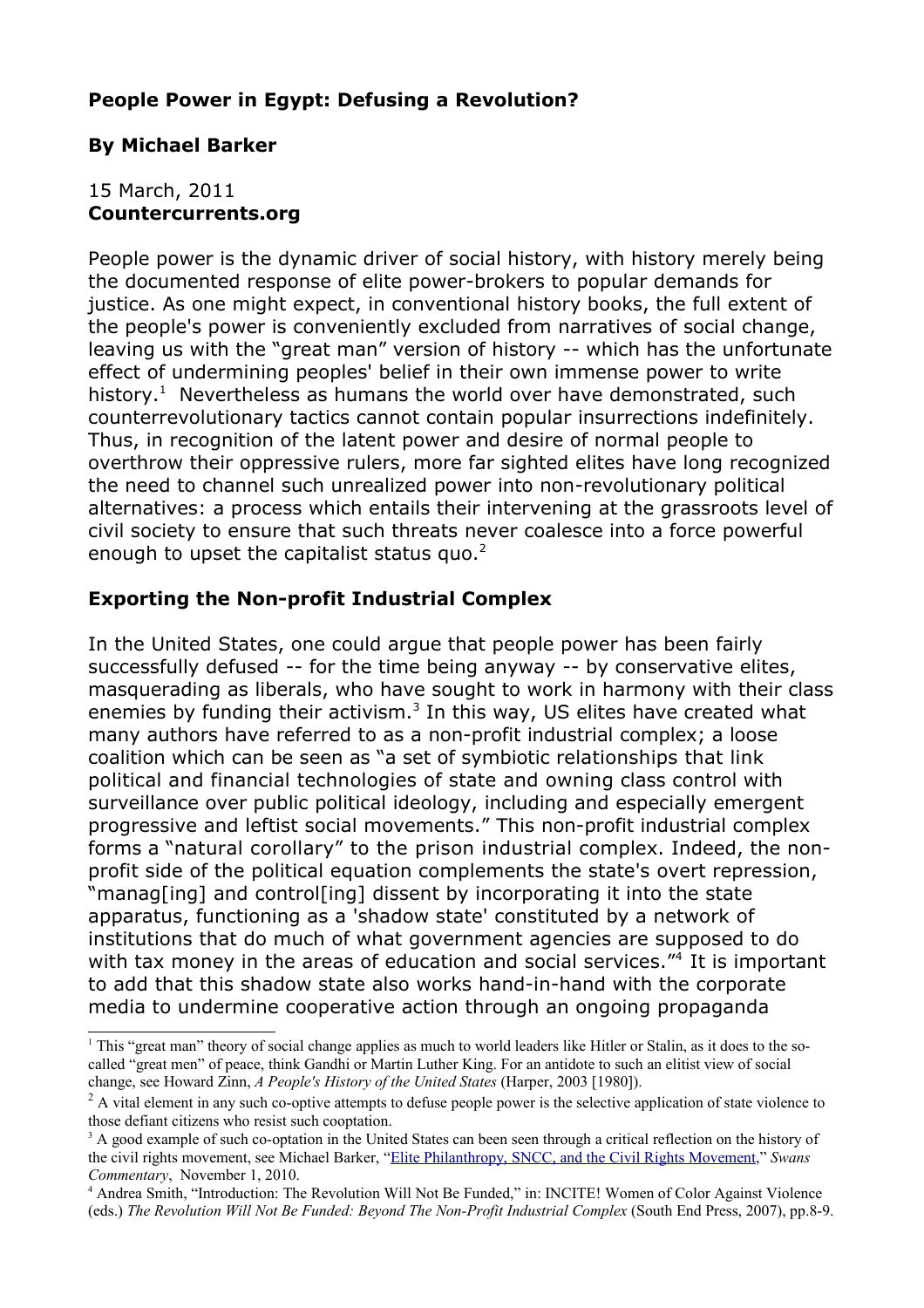offensive for the publics mind.

Of course, such *technologies of repression* also play a central role in guiding imperialism; and while their role is largely ignored by most writers (even radical ones), their importance has nevertheless been thoroughly documented. For a good example, see Edward Berman's seminal book [The Influence of the](http://dissidentvoice.org/2010/06/the-ideology-of-philanthropy/%20) [Carnegie, Ford, and Rockefeller Foundations on American Foreign Policy: The](http://dissidentvoice.org/2010/06/the-ideology-of-philanthropy/%20) [Ideology of Philanthropy](http://dissidentvoice.org/2010/06/the-ideology-of-philanthropy/%20) (State University of New York Press, 1983). As Berman explains, especially in the post-World War II era, "the major foundations increasingly supported educational institutions in strategic geopolitical locales in the hopes that these would educate individuals who viewed the United States national interests in ways similar to those held by their foundation sponsors and who would also help to structure a world amenable to these interests."<sup>[5](#page-1-0)</sup> In this respect, the Council on Foreign Relations, more than any other think-tank, with foundation support worked to set the parameters which defined these "American" interests; and in 1939, the Council launched a secret project in collaboration with the US State Department, later known as the War and Peace Studies Group, that aimed to development a concrete plan for US domination in the post-war world.

Yet remarkably, until power elite researcher G. William Domhoff briefly wrote about the activities of the Council in his book, *Who Rules America?* (Prentice-Hall, 1967), it appears that no one on the Left had critically analysed its work. Furthermore, until recently the only critical book-length study of the Council's work was Laurence Shoup and William Minter's excellent *Imperial Brain Trust: The Council on Foreign Relations and United States Foreign Policy* (Monthly Review Press, 1977). This study, which highlighted the close connections that existed between the Council on Foreign Relations and the US government intelligence apparatus, pointed out that since its founding, the "directorship of the CIA has been in the hands of a Council leader or member more often than not..."[6](#page-1-1)

And so it is in the light of the manipulative history of such "democracy promoting" organizations that we should view the ongoing imperial interventions into Egyptian civil society.

# **"Promoting Democracy" in Egypt**

Although Mubarak's US-backed dictatorship has been immensely profitable to the West, this has not precluded US elites from planning on the means of

<span id="page-1-1"></span>6 Laurence Shoup and William Minter, *Imperial Brain Trust: The Council on Foreign Relations and United States Foreign Policy* (Monthly Review Press, 1977), p.61. After the successful War and Peace Studies, the next time that the Council would convene a group to study the entire international system was in 1973, when the 1980s Project was initiated "to plan for and create the current neoliberal world system we now have." See Laurence Shoup, ["Behind the](http://www.zcommunications.org/behind-the-bipartisan-drive-toward-war-by-laurence-h-shoup) [Bipartisan Drive Toward War: The Council on Foreign Relations and the U.S. Invasion of Iraq](http://www.zcommunications.org/behind-the-bipartisan-drive-toward-war-by-laurence-h-shoup)*," Z Magazine*, March 1,

<span id="page-1-0"></span><sup>5</sup> Edward Berman, *The Influence of the Carnegie, Ford, and Rockefeller Foundations on American Foreign Policy: The Ideology of Philanthropy* (State University of New York Press, 1983), p.12.

<sup>2003.</sup> For a detailed examination of the 1980s Project, see Shoup and Minter, 1977, pp.254-84. Since Imperial Brain Trust was published in 1977 the only book-length critique of the Council has been Indedjeet Parmar's *Think Tanks and Power in Foreign Policy: A Comparative Study of the Role and Influence of the Council on Foreign Relations and the Royal Institute of International Affairs, 1939-1945* (Palgrave Macmillan, 2004).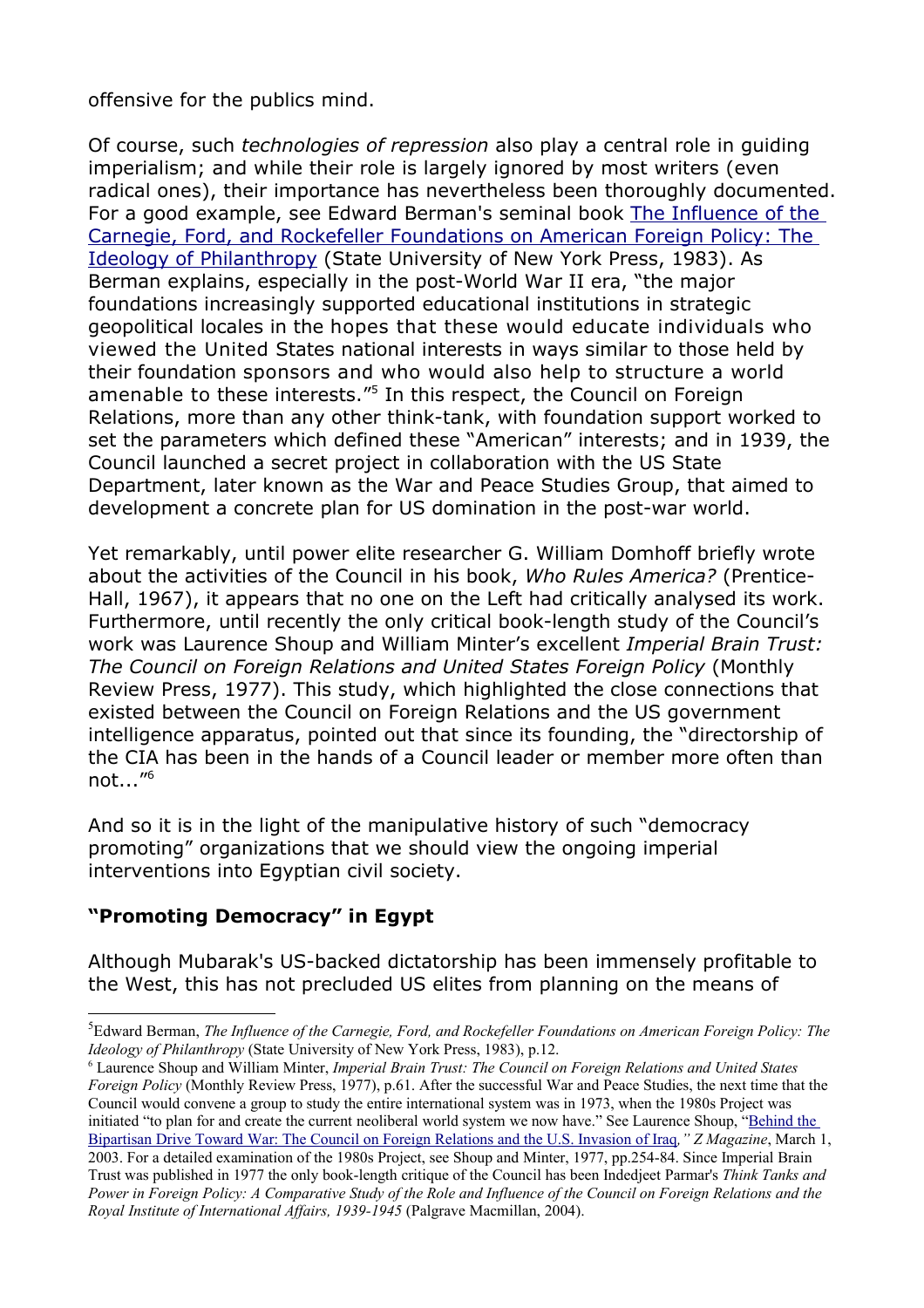ensuring his ouster to lay the groundwork for a transition to a US-managed "democracy." Therefore to understand what is happening in Egypt at the moment, it is imperative to reconcile the conflicting approaches to managing social change that inform imperial decision making in the region.

Most importantly, it is critical to note that imperial efforts to shape the Egyptian polity are far more subtle than many progressive scholars would give the US credit for. It is well known that Egypt is the second-largest recipient of US military aid (after Israel), but this fact should not prevent critics from acknowledging the significance of the US government's other (non-militaristic) interventions in Egypt. Ruling class policy wonks are dangerous; however, they are certainly not stupid. Such servile scholars are handsomely rewarded to manage the never-ending threats that capitalism creates for itself, and they are well aware that while dictatorships may be a convenient way of liquidating oppositional forces (in the short term), they are not a useful means of sustainably protecting geostrategic interests and capitalist investment opportunities in the long term. The "promotion of democracy" is thus seen as a practical way to ensure the longevity of oppressive foreign policy priorities, which in the case of Egypt are first and foremost connected to the US government's political commitment to the defence of Israel.[7](#page-2-0)

Here it is important to emphasize that external support for the Egyptian military-industrial complex differs vastly from the nature of external support granted to pro-democracy and human rights activists. So while billions of dollars of military aid ensures that the US largely controls the Egyptian military, the same is not true when millions of dollars are dispersed for managing social change in the civil realm. The primary difference is that military aid is used to exert direct influence on the actions of a limited segment of an already compliant ruling class, while political aid used to "promote democracy" is more defuse in its effects, as it attempts to indirectly manipulate the highly unpredictable oppressed and dissenting classes -- that is tens of millions of people with no particular vested interest in the status quo. Thus any efforts to manage such huge swathes of humans always have the potential to threaten the continuity of elite domination with a potentially revolutionary situation. These are risks that have always made less thoughtful members of the ruling class uncomfortable with the "democracy promoting" establishment, especially those parts of it who are committed to utilizing the power of popular insurrections to force their agendas.

Most political commentators would concur that institutionalized oppression, like that most visibly present under US-backed dictatorships, necessarily leads to rising popular anger, and eventually to popular uprisings. If nothing is done to (mis)direct this dissent, isolated incoherent expressions of outrage can easily progress to organized demands for popular and meaningful forms of democratic governance -- by the people, for the people. Such progressive developments are anathema to imperial elites, and consequently, vast amounts of intellectual capital has been devoted to developing the means to

<span id="page-2-0"></span><sup>&</sup>lt;sup>7</sup> Alison Weir, "Egypt, the US and the Israel Lobby: Critical Connections," CounterPunch, February 4 - 6, 2011. http://www.counterpunch.org/weir02042011.html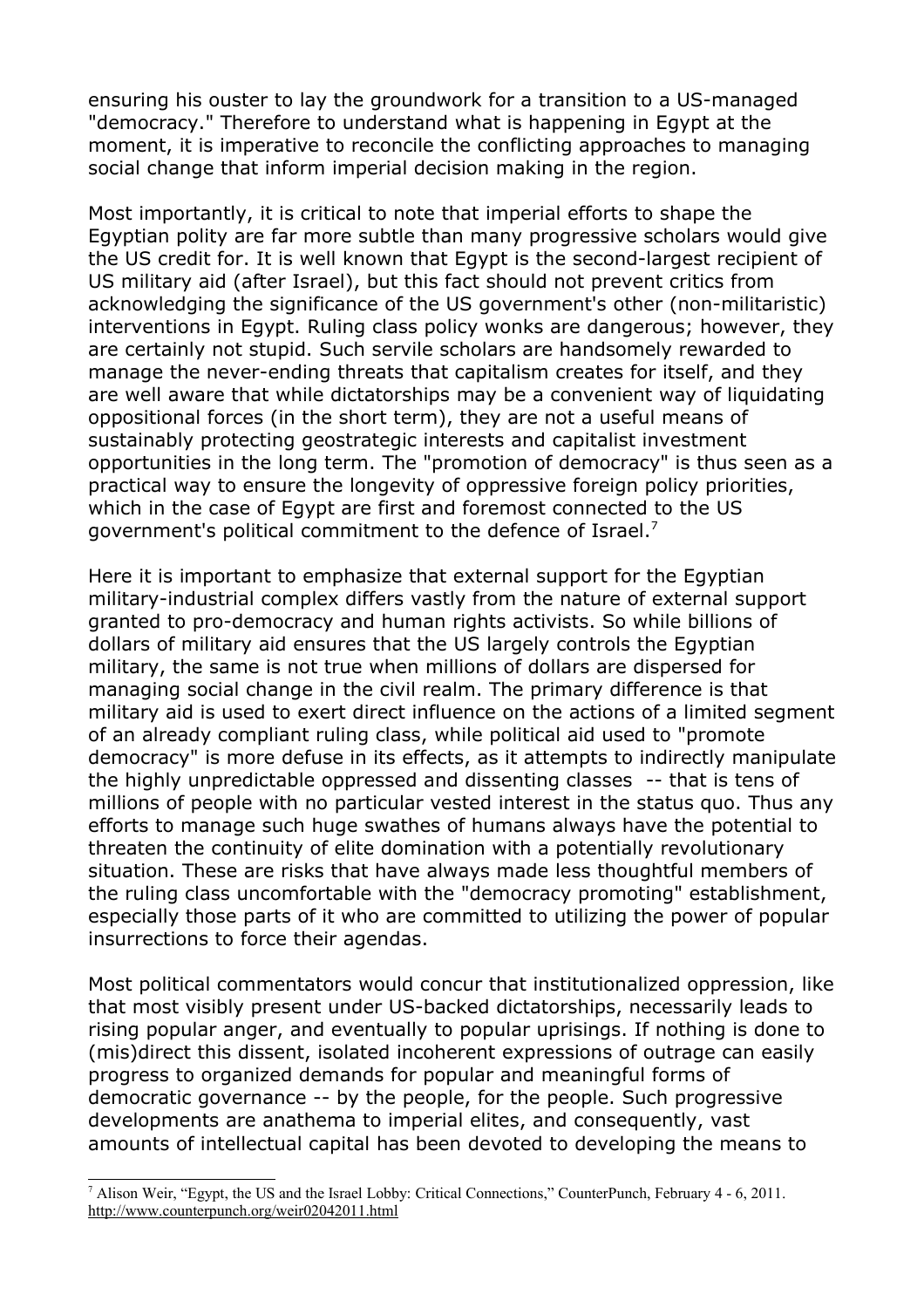hijack popular discontent, so that it can be safely channeled into situations that promote low, rather than high-intensity democracy. As William I. Robinson points out in his excellent examination of this subject, *Promoting Polyarchy: Globalization, US Intervention, and Hegemony* (Cambridge University Press, 1996):

All over the world, the United States is now promoting its version of "democracy" as a way to relieve pressure from subordinate groups for more fundamental political, social and economic change. The impulse to "promote democracy" is the rearrangement of political systems in the peripheral and semi-peripheral zones of the "world system" so as to secure the underlying objective of maintaining essentially undemocratic societies inserted into an unjust international system. The promotion of "low-intensity democracy" is aimed not only at mitigating the social and political tensions produced by elite-based and undemocratic status quos, but also at suppressing popular and mass aspirations for more thoroughgoing democratization of social life in the twenty-first century international order. Polyarchy is a structural feature of the emergent global society. Just as "client regimes" and right-wing dictatorships installed into power or supported by the United States were characteristic of a whole era of US foreign policy and intervention abroad in the post-World War II period, promoting "low-intensity democracies" in the Third World is emerging as a cornerstone of a new era in US foreign policy.<sup>[8](#page-3-0)</sup>

Efforts to "promote democracy" in foreign states should not however be seen as a replacement of traditional diplomatic, economic and military forms of statecraft, but instead they should be merely seen as supplemental measures (albeit important ones). Such "democratic" inventions combine relentless propaganda offensives (directed from without and within) with strategically dispersed political aid: aid which is provided to friendly political organizations, and in some instances is used to help local actors create new political bodies. Such "democracy promotion" activities are undertaken by all Western governments, but in the United States they are coordinated by the National Endowment for Democracy (NED) -- a group that was created in 1983 within "the highest echelons of the US national security state, as part of the same project that led to the illegal operations of the Iran-Contra scandal." It should

<span id="page-3-0"></span><sup>8</sup> William I. Robinson, *Promoting Polyarchy: Globalization, US Intervention, and Hegemony* (Cambridge University Press, 1996), p.6. "The state is not simply 'negative and repressive,' but also 'positive and educative,' encompassing repressive organs such as the military and police, but also legislatures and educational systems. The state unites with the 'trenches of civil society' to organize and structure interests in accordance with the preservation of social order.

<sup>&</sup>quot;This is relevant to 'democracy promotion' on two accounts. First, …the understanding on the part of US policymakers that power ultimately rests in civil society, and that state power is intimately linked to a given correlation of forces in civil society, has helped shape the contours of the new political intervention. Unlike earlier US interventionism, the new intervention focuses much more intensely on civil society itself, in contrast to formal government structures, in intervened countries. The purpose of 'democracy promotion' is not to suppress but to penetrate and conquer civil society in intervened countries, that is, the complex of "private" organizations such as political parties, trade unions, the media, and so forth, and *from therein*, integrate subordinate classes and national groups into a hegemonic transnational social order…. This function of civil society as an arena for exercising domination runs counter to conventional (particularly pluralist) thinking on the matter, which holds that civil society is a buffer between state domination and groups in society, and that class and group domination is diluted as civil society develops." (pp.28-9)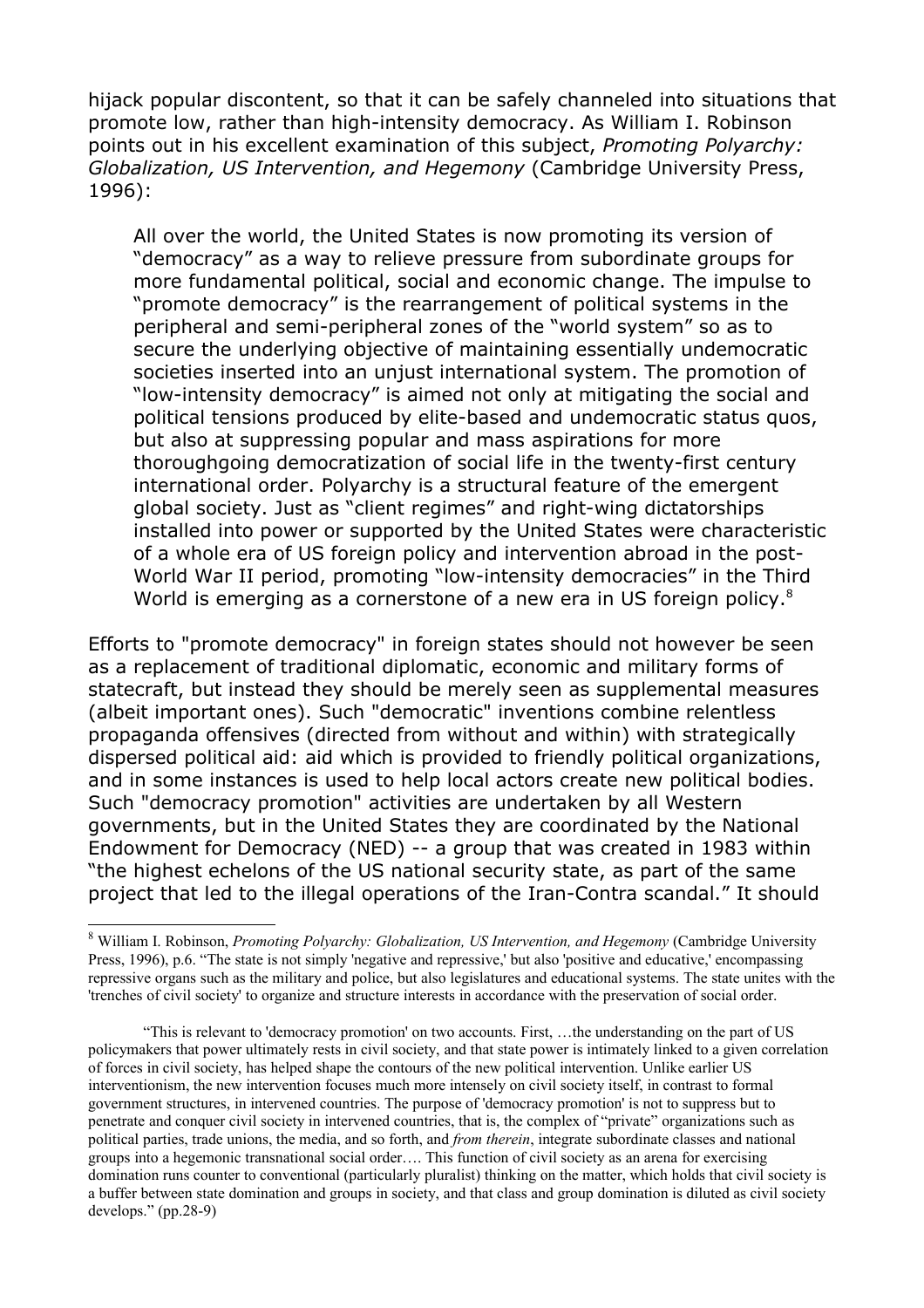come as no surprise, that: "In structure, organization, and operation, it is closer to clandestine and national security organs such as the CIA than apolitical or humanitarian endowments as its name would suggest."[9](#page-4-0)

A "fundamental principle" allegedly guiding the work of the NED -- according to their 2007 Strategy Report -- is that: "Democracy assistance is not an exercise in top-down social engineering." However, the honesty of this guiding principle is a little far-fetched given that the NED selects, supports, and sometimes helps create nongovernmental organizations operating in foreign countries, a process that could be perfectly well described as social engineering. To make things clearer, the NED's final fundamental principle states that: "In carrying out its mission of promoting democracy, NED advances the American national interest and embodies America's highest ideals."<sup>[10](#page-4-1)</sup> Thus we might say that the NED exports the US's special brand of neoliberal "democracy" by engaging in foreign social engineering, and so its activities might better be described as those of an imperial democracy manipulator.

The current chair of the NED's board of directors, Richard Gephardt, is the former chairman of the Progressive Policy Institute, "a Democratic Partyaligned policy shop that promotes a 'liberal hawk' line on foreign affairs similar in many respects to that pushed by neoconservatives. $11$ <sup>11</sup> Thus it is perhaps fitting that his predecessor at the helm of the NED was Vin Weber (who is now just a regular board member), an individual who was a member of the neoconservative Project for a New American Century (PNAC), and in the leadup to the war -- rather, illegal destruction wrought -- on Iraq, played a key role in a PNAC subsidiary, a group called Americans for Victory Over Terrorism. Next up, the vice-chair of the NED's board is the right-wing economist Judy Shelton, while their president (since 1984) has been Carl Gershman, an individual who formerly served as the executive director of the right-wing Social Democrats  $USA<sup>12</sup>$  $USA<sup>12</sup>$  $USA<sup>12</sup>$  and as an aide to the famous neoconservative Jeane Kirkpatrick.

Needless to say, the US mainstream media rarely draws attention to the NED's democracy manipulating activities, despite the fact that the NED has played an integral part in their government's foreign policy apparatus since its birth in 1983. But critical insights have occasionally graced the pages of the mainstream media, and one rare instance occurred in 1991 when *Washington Post* columnist David Ignatius reported, in a generally celebratory article, that the NED's first acting president admitted that "A lot of what we [the NED] do

<span id="page-4-0"></span><sup>9</sup> Robinson, *Promoting Polyarchy*, p.89.

<span id="page-4-1"></span><sup>&</sup>lt;sup>10</sup> National Endowment for Democracy, ["Strategy Document: January 2007."](http://www.ned.org/docs/strategy/strategy2007.pdf) (pdf)

<span id="page-4-2"></span><sup>&</sup>lt;sup>11</sup> RightWeb profile, "**Progressive Policy Institute**," Last updated January 13, 2011.

<span id="page-4-3"></span><sup>&</sup>lt;sup>12</sup> According to Beth Sims, Social Democrats USA (SD/USA) is a "small, self-described social democratic organization" whose "policies and activities dovetail smartly with U.S. interventionism abroad, and its leaders dominate the foreign policy apparatus of the AFL-CIO. Largely composed of ex-Trotskyites, the organization is a rightwing breakaway faction from the U.S. Socialist Party, which split over conceptions of the proper role for the United States to play in Vietnam. Through the strategic placement of members such as Carl Gershman and Tom Kahn, SD/USA has exercised a profound influence in the export of anticommunist ideology and U.S. influence under the guise of promoting democracy. But as one top union staffer explained, the organization is 'not only anticommunist, but anti-left,' a fact that strictly limits its alliances around the world." Beth Sims, *Workers of the World Undermined: American Labor's Role in U.S. Foreign Policy* (South End Press, 1992), pp.46-7.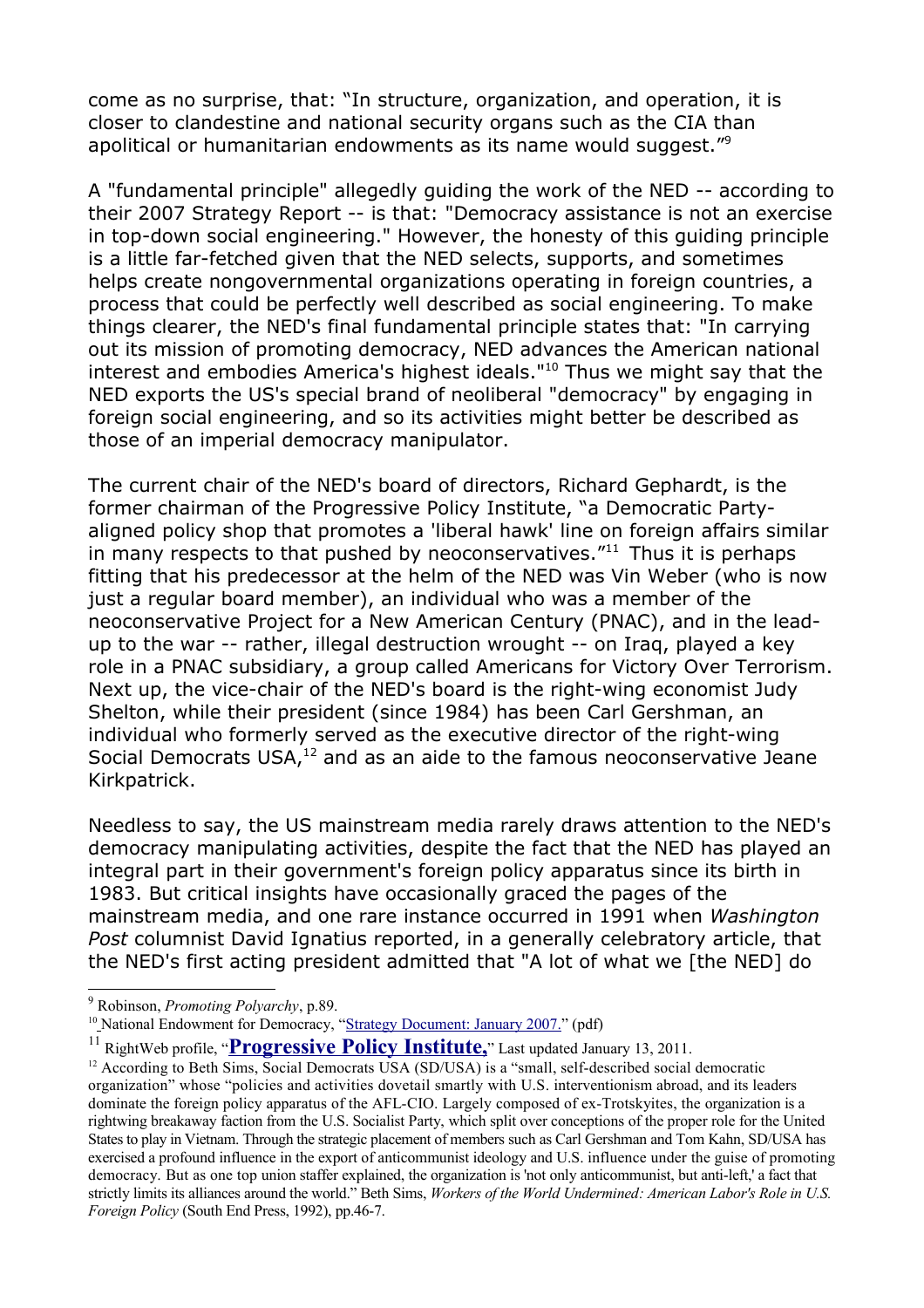today was done covertly 25 years ago by the CIA."[13](#page-5-0) Ignatius adds: "The biggest difference is that when such activities are done overtly, the flap potential is close to zero. Openness is its own protection."

NED support for US-friendly groups and individuals, however, goes way beyond support for free-markets policies and basic liberal-democratic reforms, as it also entails providing support to grassroots activists to help catalyse overthrow movements; a controversial subject that this article explores in more detail. However, before doing so it is fitting to note that Peter Ackerman -- a key "democracy promoter" whose work will be now be examined -- recently served alongside David Ignatius on the board of directors of the US branch of the International Institute for Strategic Studies, an organization which describes itself as "the primary source of accurate, objective information on international strategic issues for politicians and diplomats, foreign affairs analysts, international business, economists, the military, defence commentators, journalists, academics and the informed public."[14](#page-5-1)

## **A Revolution in Nonviolent Warfare**

Given the US government's "democracy promoting" establishment's catalogue of successful interventions over the past three decades, in more recent years it appears that this "democratic" community has become bolder in their efforts to overthrow foreign governments. In fact, as illustrated in the case of "colour revolutions" in Eastern Europe, "democracy promoters" have become increasingly confident at supporting popular nonviolent uprisings to oust USunfriendly governments. "Revolutions" which began in Serbia (in 2000), and then spread like wildfire through Georgia (2003), the Ukraine (2005), and Kyrgyzstan  $(2005).^{15}$  $(2005).^{15}$  $(2005).^{15}$ 

One group in particular that is "integral to the[se] new ['democratic'] modalities of intervention" is the International Center for Nonviolent Conflict - an organization which has been funded and created by the investment banker/theorist of nonviolence, Peter Ackerman. Indeed, the specifically activist orientation of Ackerman's Center means it is perfectly positioned to help "penetrate [any given] mass popular/resistance movement (e.g., through meetings, financing, grooming some leaders and marginalizing others, trying to shape the movement's discourse, etc.), in order to keep it from radicalizing out of control into a genuinely revolutionary movement able to threaten the whole elite order."[16](#page-5-3)

In the case of the Orwellian-named International Center for Nonviolent

<span id="page-5-0"></span><sup>&</sup>lt;sup>13</sup> David Ignatius, "Innocence Abroad: The New World of Spyless Coups," *Washington Post*, September 22, 1991. For a detailed critique of mainstream reporting on the activities of the NED, see Michael Barker, "[The New York Times](http://www.swans.com/library/art14/barker06.html) ['Reports' on the National Endowment for Democracy](http://www.swans.com/library/art14/barker06.html)," Swans Commentary, October 20, 2008.

<span id="page-5-1"></span> $14$  David Ignatius also recently served on the board of trustees of the German Marshall Fund of the United States, where he sat alongside the likes of Suzanne Woolsey (the wife of the former Director of the CIA).

<span id="page-5-2"></span><sup>&</sup>lt;sup>15</sup> Michael Barker, ["Taking the Risk out of Civil Society: Harnessing Social Movements and Regulating Revolutions,](http://www.newcastle.edu.au/Resources/Schools/Newcastle%20Business%20School/APSA/INTLREL/Barker-Michael.pdf)" (pdf) Refereed paper presented to the Australasian Political Studies Association Conference, University of Newcastle 25-27 September 2006.

<span id="page-5-3"></span><sup>&</sup>lt;sup>16</sup> William I. Robinson cited in Michael Barker, ["Failure of Progressive Thought,](http://www.swans.com/library/art15/barker38.html%20)" *Swans Commentary*, December 14, 2009.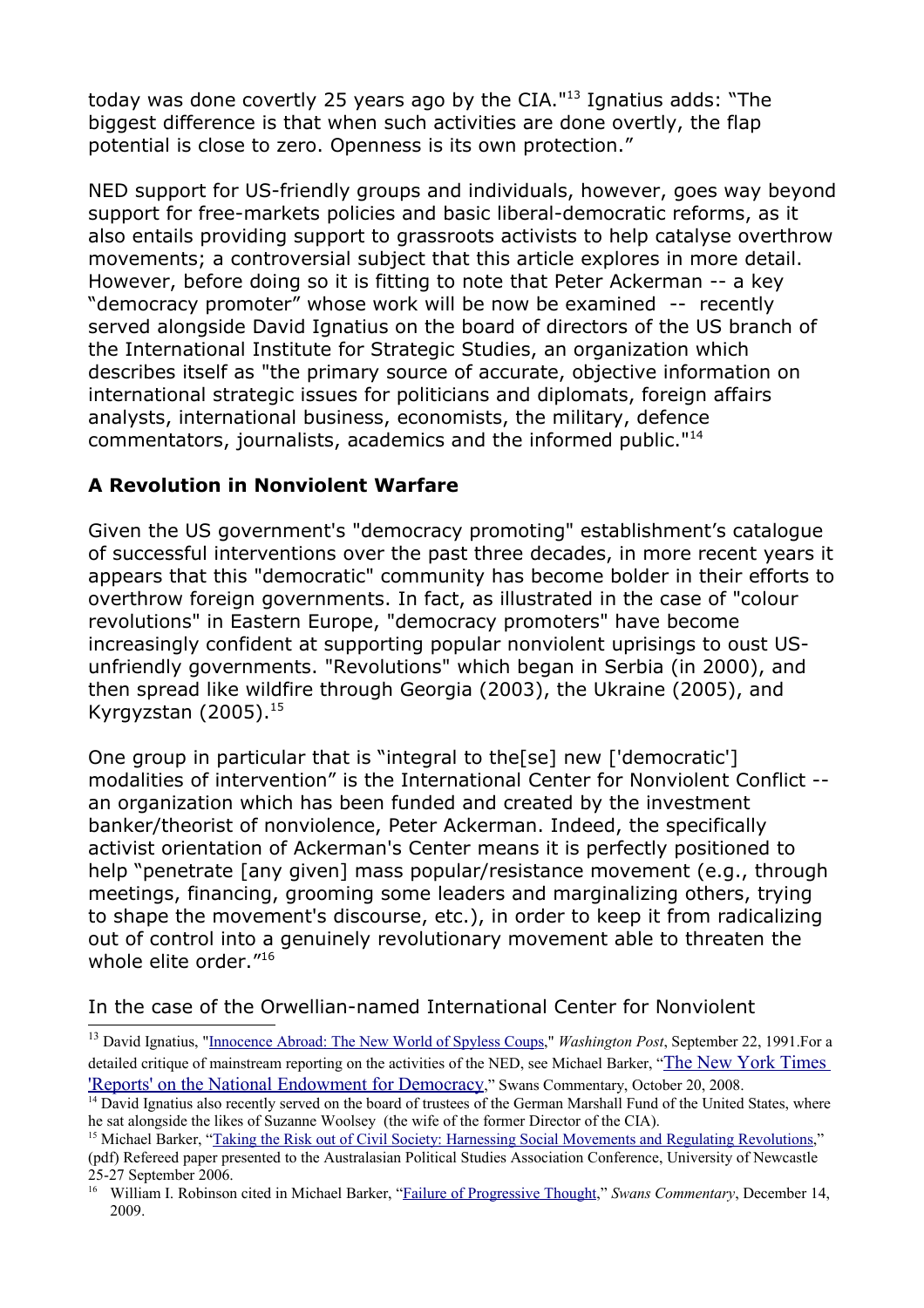Conflict, their mission -- as defined by their founder and Council on Foreign Relations board member, Peter Ackerman -- is to motivate nonviolent popular uprisings, preferably at politically convenient times, by encouraging social movement organizers to view nonviolent uprisings as the soul arbiter of the success of any given popular movement. Their deliberate and selective misreading of history necessarily means that they exclude from their analyses the often important role of violence (real or threatened) in precipitating change; the support of foreign elites for regime change; and any critical discussion of the repressive nature of the low-intensity democracies that are often brought about by their much lauded people power movements. Likewise one rarely learns about the critically important role fulfilled by social movement unions -- as witnessed by events in Brazil, the Philippines, South Africa and South Korea -- in helping to overthrow dictatorships. $17$ 

A good example here, given it's similarities to the ouster of Mubarak in Egypt, is the 1986 ouster of Ferdinand Marcos -- the long serving US-backed dictator of the Philippines. This historical example is particularly relevant given the regularity with which it is cited as a "success story" for nonviolence by Ackerman and his friends at the International Center for Nonviolent Conflict (ICNC). By the early 1980s, the US government was well aware that an increasingly powerful people power movement was gaining momentum, presenting a growing threat to President Marcos' grasp on power. This movement was composed of a broad array of forces which included thousands of armed revolutionaries (in the New People's Army), a hugely popular union movement led by the militant social movement unions of the Kilusang Mayo Uno Labor Center (KMU-May First Movement), and the mass, left-of-center civic movement, BAYAN.

Thus in response to this threat of Filipino popular power being translated into state power, the US "democracy promoting" community strove to protect their geostrategic interests in the regions (most notably their military bases). They did this by ensuring that the people power movement was weakened in such a manner that the ouster of Marcos did not lead to a genuine improvement for Filipino people, but instead led to the imposition of a transition to a highly repressive low-intensity democracy. Such "democratic" activities were coordinated by the NED, which then provided millions of dollars of support for US-friendly civic groups, and reactionary unions like the Trade Union Congress of the Philippines. The US State Department also ensured that a trusted oligarch would be in position to replace Marcos, and this individual was soonto-be president, Cory Aquino.[18](#page-6-1) Referring specifically to the post-Marcos political landscape, Alfred McCoy writes how:

In coping with the legitimation crisis that roiled the democratic transition, President Aquino refused to expand "the scope of participation" and

<span id="page-6-0"></span><sup>&</sup>lt;sup>17</sup>For a theoretical understanding of social movement unionism, see Kim Scipes, "[Social Movement Unionism](http://journals.upd.edu.ph/index.php/kasarinlan/article/view/1393/pdf_38) [and the Kilusang Mayo Uno](http://journals.upd.edu.ph/index.php/kasarinlan/article/view/1393/pdf_38)," (pdf) *Kasarinlan* [Third World Studies Center, University of the Philippines], Vol.7, Nos. 2-3 (4th Qtr. 1991-1st Qtr. 1992), pp.121-162.

<span id="page-6-1"></span> $18$  For a very detailed discussion of how Aquino's government regained control of the people power movement, from the perspective of the militant wing of the labor movement, see Kim Scipes, *KMU: Building Genuine Trade Unionism in the Philippines, 1980-1994* (New Day Publishers, 1996) chapter 2.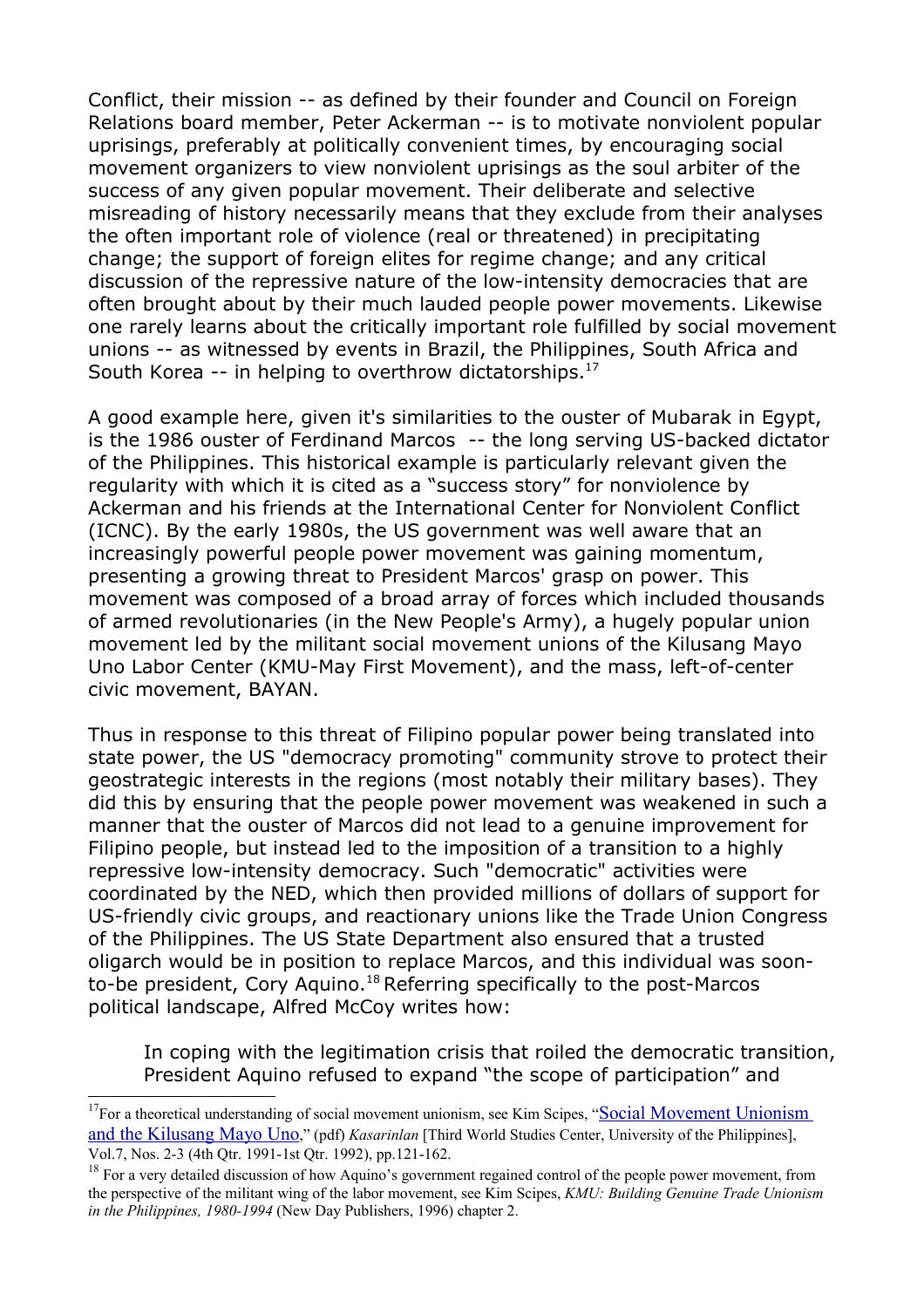instead relied on the powerful security services for repression. Like her predecessors [Rogelio] Roxas and Marcos, Aquino would use the state's internal security forces to crush dissent, exempting her from any need for concession or compromise with the poor and middle class. ... After abandoning peace talks with the New People's Army, her administration first tried to defeat the insurgency with military force. When conventional tactics failed, she sanctioned secret operations and vigilante violence. ... In this turn to repression, Aquino enjoyed the full backing of U.S. military advisers, who were rearmed, in the post-Vietnam era, with a new counterinsurgency doctrine called low-intensity conflict (LIC) that they were eager to test under actual combat conditions. During this period of democratic transition when social reform became possible for the first time in a generation, Washington again lent its power to suppressing the signs of social unrest, redoubling the state's repressive capacity and reinforcing its ruling oligarchy.<sup>[19](#page-7-0)</sup>

Timing is of course integral to the success of any popular insurrection. And if foreign "democracy promoters" could only achieve one goal by intervening in protest movements, succeeding in influencing the launching point for any given uprising would be of vital importance. Indeed, in his timeless novel, *The Iron Heel* (1907), Jack London told a cautionary story of how, when an increasingly powerful revolutionary movement was on the brink of launching "a sudden colossal, stunning blow" to the entire North American Oligarchy, the Oligarchy caught wind of what they planned and preempted them. That is, the Oligarchy "deliberately manufactured" the social conditions that would precipitate an isolated and containable revolutionary uprising which could be destroyed on their own terms.

Again it is critical to emphasize that foreign elites *cannot* control popular uprisings; they can only seek to influence them, and try to channel them in directions that work to undermine genuine displays of people power. Essentially such "democracy promoting" ventures' primary aim is predicting when and where such popular upsurges might emerge, and then setting up allies and organizations in advance, so that, if and when, the shit hits the fan, foreign policy elites can intervene in the most advantageous way to help the Empire. In the case of Egypt, these elites are currently attempting to channel the Egyptian people's righteous anger in a direction that will eventually facilitate the progression from a military dictatorship to a low-intensity liberal democracy -- albeit one heavily reliant upon a US-backed military. Such foreign interventions are highly unpredictable, and it is very likely that the current uprising will escalate and soon become a genuinely revolutionary movement. However in order to catayse such a revolutionary situation, it is important to understand the role that the US government may have played in influencing the current people's movement. It is for this reason that this article has been written, in the hope that it will help Egyptian activists committed to revolutionary social change to see how they can distance themselves from the multitude of actors entwined with the US government's "democracy promotion"

<span id="page-7-0"></span><sup>&</sup>lt;sup>19</sup> Alfred W. McCoy, *Policing America's Empire: The United States, the Philippines, and the Rise of the Surveillance State* (University of Wisconsin Press, 2009) , p.434.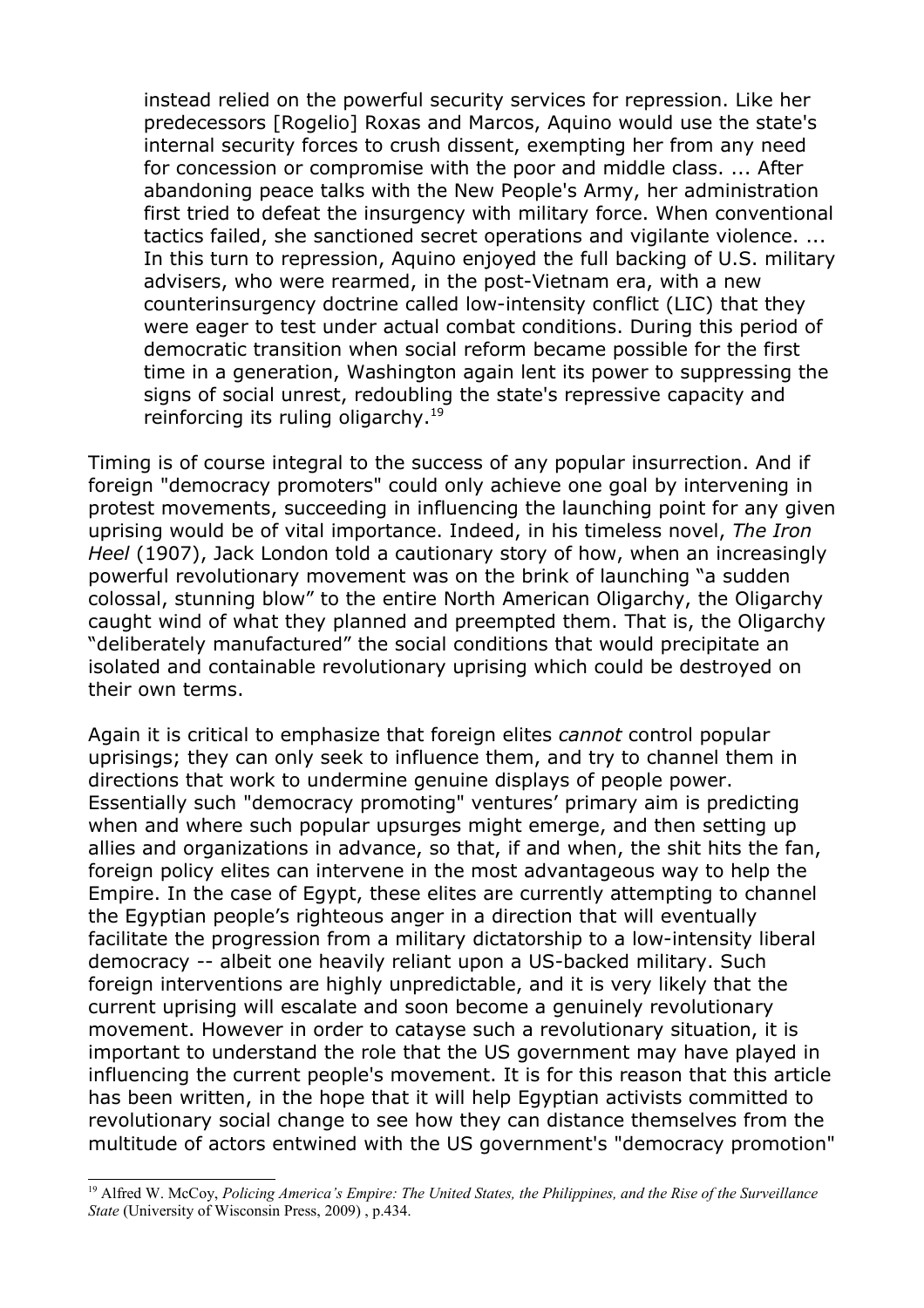#### apparatus.

#### **Arabic Comics, the American Islamic Congress, and Neoconservatives?**

There are a number of individuals who keep showing up in the same foreign policy-related social networks over and over again, and it's important to draw out these relationships to help understand the whole network, and how each fits into it. A good place to begin with is a group known as the American Islamic Congress, an organization described by one of the ICNC's pacifist friends (David Finke) as a non-profit dedicated to ["promot\[ing\] peace](http://peaceresources.wordpress.com/2011/02/16/the-power-of-ideas-and-training-comic-books-for-social-change/%20) and civil rights throughout the Arabic world." Finke's article points out how a few years ago the Egyptian representative for the American Islamic Congress, Dalia Ziada, organized a project for the Congress that involved translating the comic book *Martin Luther King and the Montgomery Story* (Fellowship of Reconciliation, 1958) into Arabic (and later into Farsi). Since then Ziada has been busy distributing this comic -- which presents a grossly simplified view of the power of nonviolence -- around Egypt, and "amid the throngs of protesters in Cairo's Tahrir Square..."[20](#page-8-0) At first glance, this all sounds fairly innocuous, but it is important to recognize that the American Islamic Congress is hardly a peace group by any progressive standards.

Thus if one looks beneath the thin veneer of progressive rhetoric surrounding the American Islamic Congress, the first thing that strikes a critical observer is that their nine person board of directors is packed with neoconservatives. Take for example Project for a New American Century signatory Hillel Fradkin, or M. Zuhdi Jasser, who is the founder of the right-wing lobby group, American Islamic Forum for Democracy, and serves as an advisor to the Zionist front organization Clarion Fund, which distinguishes itself through its avid promotion of anti-Islamic viewpoints.<sup>[21](#page-8-1)</sup> Likewise, another American Islamic Congress board member, Khaleel Mohammed, has an equally dubious background, having previously served on the advisory council of the International Intelligence Summit, a conference that describes itself as a "neutral forum" that brings "together intelligence agencies of the free world and the emerging democracies." While even the widely celebrated Egyptian pro-democracy activist and board member of the American Islamic Congress, Saad Eddin Ibrahim, maintains intimate connections to US neoconservatives and is the founder of the NED-funded Ibn Khaldoun Center. Recently Ibrahim even joined the advisory board of a neoconservative group called Cyberdissidents.org, whose web site says they are "dedicated to supporting human liberty by

<span id="page-8-0"></span><sup>&</sup>lt;sup>20</sup> Sylvia Rhor, "Comic Heroes of the Egyptian Revolution," Pittsburgh Post Gazette, February 20, 2011.

Another person who with the aid of the NED has been spreading nonviolent literature in Egypt is the now USbased Supreme Court lawyer, Omar Afifi Soliman (who is a former police officer from Egypt). Between 2008 and 2009, he served as a research fellow at the NED's International Forum for Democratic Studies, and in early 2009 he "created a TV series and wrote a handbook in colloquial Arabic, entitled *How Not To Be Slapped on the Back of Your Neck*, to teach Egyptians about their civil rights." "These products," Soliman adds, "became an overnight success: the book, in particular, sold 50,000 copies in two weeks before being banned by the government." Later in the year, his organization Hukuk Elnas (People's Rights) was awarded a NED grant to establish a legal aid clinic in Cairo. (For further details, see "[Reagan-Fascell Democracy Fellows Newsletter 2008-2009](http://173.205.125.108/docs/20082009RFNewsletter.pdf)," p.19.)

<span id="page-8-1"></span><sup>&</sup>lt;sup>21</sup> Pam Martens, "Koch Footprints Lead to Political Powder Keg: The Far Right's Secret Slush Fund to Keep Fear Alive", *Counterpunch*, October 26, 2010.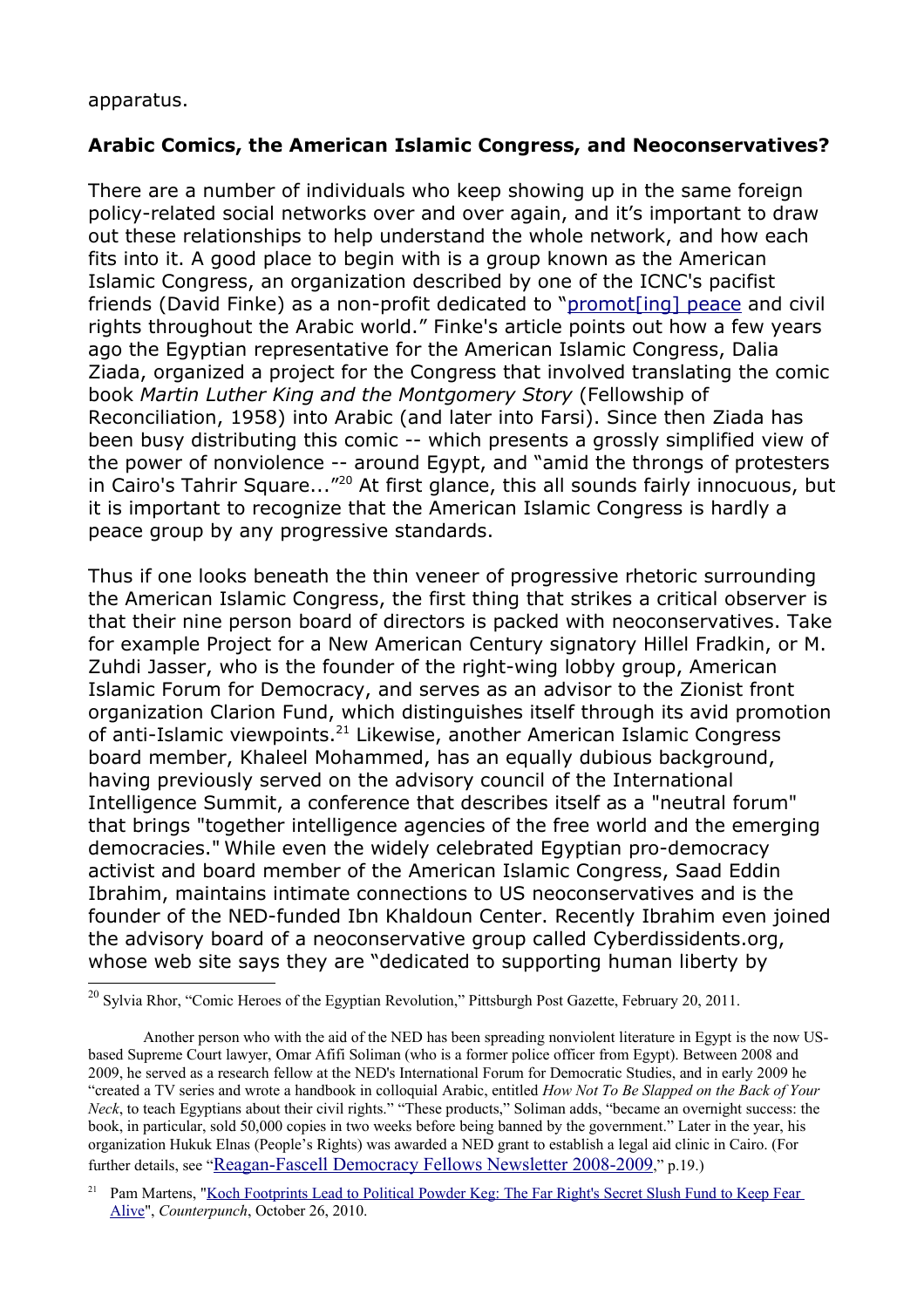promoting the voices of online dissidents." Founded in 2008 this project is headed by their cofounder, David Keyes, who previously served as coordinator for democracy programs under the right-wing Zionist Natan Sharansky while based at the Adelson Institute for Strategic Studies.<sup>[22](#page-9-0)</sup>

The two aforementioned American Islamic Congress board members Khaleel Mohammed and M. Zuhdi Jasser are also cofounders of the neconservative think tank, the Center for Islamic Pluralism. Another notable cofounder of this Center is Egyptian national Ahmed Subhy Mansour, who is a former visiting fellow at the NED, and "has been deeply involved in efforts to reform religious education to foster human rights and promote tolerance, in conjunction" with Saad Eddin Ibrahim's Ibn Khaldoun Center.

The neoconservative connections do not end with their board of directors. The founder of the American Islamic Congress, Zainab Al-Suwaij, is the cofounder of another dubious outfit known as Women for a Free Iraq, which was launched in 2003 with support from the neoconservative Foundation for the Defense of Democracies and a dozen Iraqi-American groups in January 2003 with a meeting at the White House with Vice President Dick Cheney.<sup>[23](#page-9-1)</sup> Furthermore, on top of heading up these "democracy promoting" groups, Al-Suwaij is a dedicated conflict "resolver," having not only "provided sensitivity training to [US] soldiers deploying to Middle East,"<sup>[24](#page-9-2)</sup> but also acting as a board member of the Center for World Religions, Diplomacy and Conflict Resolution (based at George Mason University) -- a Center's whose board is chaired by Joseph Montville, the former director of preventive diplomacy at the neoliberal Center for Strategic and International Studies. Joseph Montville in turn is a former board member of the Center for the Study of Islam and Democracy -- a group's whose former executive director, Abdulwahab Alkebsi, is now the program director for the Middle East and North Africa at the National Endowment for Democracy. American Islamic Congress board member Saad Eddin Ibrahim is also a current board member of the Center for the Study of Islam and Democracy, and their board chair, Asma Afsaruddin, serves on the advisory board of the Iraqi Women's Educational Institute -- which is a joint project of the American Islamic Congress, the Foundation for the Defense of

<span id="page-9-2"></span><sup>24</sup> Annon, "American Islamic Congress Director - Who Trained Troops at Fort Hood - Condemns Attack and Offers Condolences to Families," *PR Newswire*, November 7, 2009.

<span id="page-9-0"></span><sup>&</sup>lt;sup>22</sup> For a critical examination of Ibrahim's background, see Michael Barker, "[The Violence of Nonviolence](http://www.stateofnature.org/violenceOfNonviolence.html%20%20)," *State of Nature*, Spring 2010.

<span id="page-9-1"></span> $2<sup>3</sup>$  With regard funding, the American Islamic Congress' web site notes that: "Our campaigns have received grants from foundations across the spectrum, including the United States Institute of Peace, Working Assets, the Cato Institute, and the Bradley Foundation." The Cato Institute is a well-known conservative libertarian think tank closely linked to the late Friedrich Hayek's Mont Pelerin Society; while the Lynde and Harry Bradley Foundation's board of directors is headed by Thomas Rhodes, who is the current president of the neoconservative magazine *National Review*. Likewise, the US Institute of Peace, is an Orwellian organization whose "peace" research is guided by leading members of the military-industrial complex, see Richard Hatch and Sara Diamond, "Operation Peace Institute," *Z Magazine*, July/Aug 1990. http://www.zcommunications.org/operation-peace-institute-by-site-administrator Finally, the only left-leaning funder mentioned by the American Islamic Congress is Working Assets, which is now known as CREDO -- a group which counts Drummond Pike among it cofounders, an individual who just so happens to be a good friend of George Soros. Soros is considered to be a key private investor within the "democracy promoting" establishment and many groups that received support from the NED also received aid from his own private foundations: a good example in Egypt is the Andalus Institute for Tolerance and Anti-violence Studies which is headed by Ahmed Samih Farag, an activist who also serves on the advisory council of the World Youth Movement for Democracy -- which is a spin-off project from the NED-initiated World Movement for Democracy.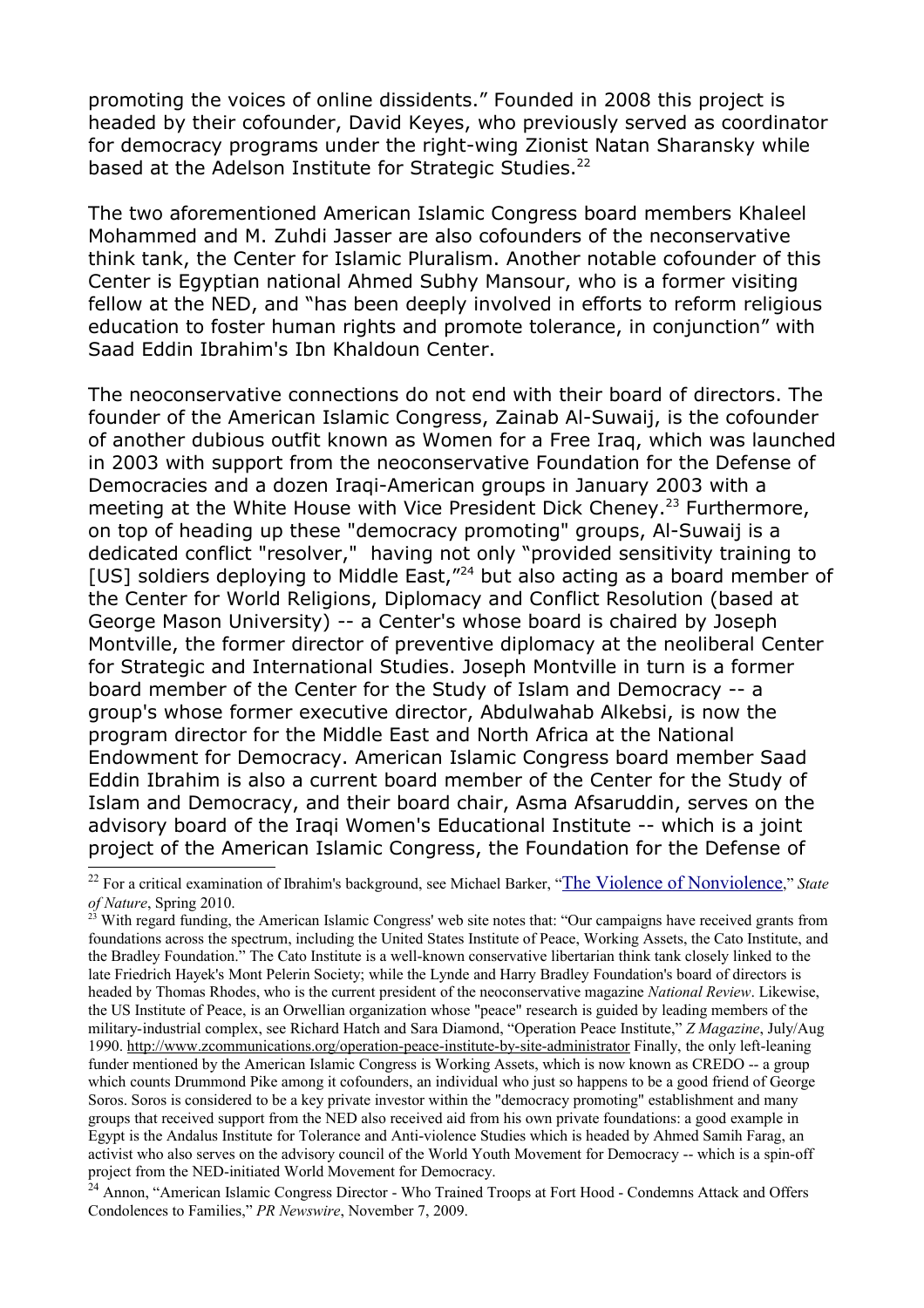Democracies, and the anti-feminist Independent Women's Forum (a notable emeriti director is Dick Cheney's wife).

## **Insurrections and Imperial Interference: Beyond the Bloggo-sphere**

This rarely mentioned background material on the American Islamic Congress throws more than a few concerns upon the reasons why Dalia Ziada was distributing comics in Tahrir Square earlier this month. So to clear matters up it makes sense to briefly review Ziada's own activist background, and to do so we can draw upon her online biography, as listed on her blog (http://daliaziada.blogspot.com). Here Ziada describes herself as a "Egyptian liberal human rights activist" who is "studying for MA Degree in International Relations from Fletcher School of Law and Diplomacy, Tufts University." (Note: the chair of the Fletcher School's board of overseers is Peter Ackerman.) Backtracking a little, she notes that in 2005 she worked as a "translator and researcher" for the Arabic Network for Human Rights Information (ANHRI). She adds that by the end of 2006, her friend and activist blogger Karim Amer was jailed, and so she then "co-launched an international campaign to defend his right to freedom of expression..." Subsequently, in July 2007, she "quit ANHRI to found the Cairo office of the American Islamic Congress"; and in addition to this work, Ziada "facilitate[s] work for international NGOs (e.g. Avaaz.org, and others) in Egypt and the Middle East." She also highlights that fact that some of her political poetry has been published on the web site of a group known as Mideast Youth.

To begin with it is useful to examine who exactly Mideast Youth are, especially given that they were the founders of the aforementioned international campaign that Ziada colaunched, which is better known as Free Karim! (http://www.freekareem.org). Mideast Youth is run by Esra'a al-Shafei, a blogger from Bahrain, who in June 2007, received an award from pro freemarket Atlas Economic Research Foundation, and since then has received numerous other accolades from US elites. Mideast Youth describe the wide array of internet campaigns they support as "mainly promot[ing] freedom of expression, freedom of religion, and the free flow of information"; with projects ranging from the Muslim network for Baha'i rights, to the Israeli-linked campaign group Darfur Awareness.<sup>[25](#page-10-0)</sup>

The focus of one of Mideast Youth's campaigns, Egyptian blogger Karim Amer, was eventually released from prison in November 2010. He was detained again by the state in early February 2011 and, according to Dalia Ziada who "reported his release via Twitter," he was released again on February 11, 2011. It is significant to observe that during Amer's four year imprisonment,

<span id="page-10-0"></span><sup>25</sup> For a criticism of the involvement of Baha'i "human rights" groups, see Michael Barker, ["Female Circumcision and](http://www.swans.com/library/art15/barker24.html) [the Tahirih Justice Center,](http://www.swans.com/library/art15/barker24.html)" *Swans Commentary*, July 13, 2009. Likewise, for a discussion of the links between neoconservatives, Zionists, and Darfur "activism", see Michael Barker, ["The Project for a New American](http://www.swans.com/library/art14/barker04.html%20) [Humanitarianism: Olympian Ambitions from Darfur to Tibet and Beijing,](http://www.swans.com/library/art14/barker04.html%20)" *Swans Commentary*, August 25, 2008.

At the 2010 Cairo Human Rights Film Festival, which is organized by the American Islamic Congress: "Alhurra Television's original documentary, Konoungo: The Darfurian Exile ... received top billing..." Annon, "Alhurra's documentary, Konoungo: The Darfurian Exile receives top billing at the third Cairo Human Rights Film Festival," States News Service, December 3, 2010.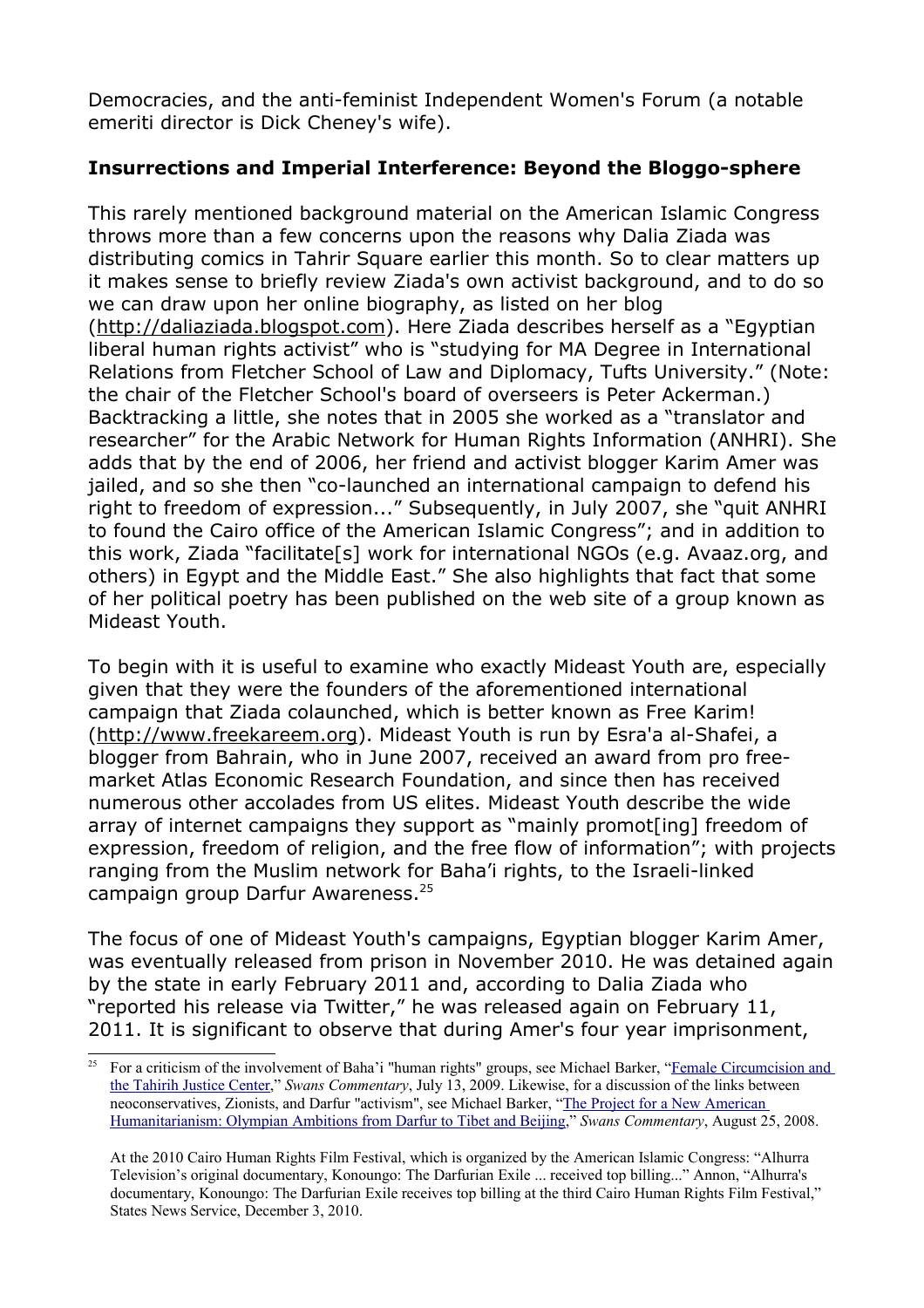one of his three defense lawyers was an individual named Ahmed Seif El-Islam Hamad, who some years earlier had cofounded the Hisham Mubarak Law Centre (which he presently heads).<sup>[26](#page-11-0)</sup> The offices of this Law Centre are based at No. 1 Souq el-Tawfikiyyah St (Cairo), a building which also houses the offices of the Egyptian Centre for Economic and Social Rights (whose web site was set up by ANHRI), and the April 6 Movement. Furthermore, the activists who coordinated the ongoing insurrection in Egypt were based in this very same building during the uprising itself. For further details, see the fly-on-thewall documentary ["Seeds of Change,](http://english.aljazeera.net/programmes/peopleandpower/2011/02/201128145549829916.html%20)" which was produced by *Al Jazeera* and filmed within this building during the January uprising. $27$ 

The Egyptian government was well aware of the organizing efforts of this core of activists working with the April 6 Movement, which explains why on January 19, 2001, the Egyptian Centre for Economic and Social Rights issued a public statement calling for the immediate release 17 bloggers and political activists who had recently been arrested and detained (on January 15). It is important to note that many of these activists were linked to the US-backed prodemocracy movement: like for example, Al-Ghad Party member and the cofounder of the April 6 Movement, Ms. Israa Abd Al Fatah Rashed, who is the media coordinator at the NED-funded Egyptian Democratic Academy; Al-Ghad Party member Bassem Samir, who is the executive director of the Egyptian Democratic Academy; and Basem Fathy who also works for the Academy as their projects director. The chair of the Academy, Hossam El Din Ali, is a member of Al-Ghad's high council, and leads the Port Said branch of the electoral and civil resistance monitoring group U-Shahid (www.u-shahid.org), a group which again receives support from the NED. (One should observe that the leader of the Al-Ghad Party, Ayman Nour, is a board member of Saad Eddin Ibrahim's NED-funded Ibn Khaldun Center.)

### **Imperial Solidarity for a New Generation**

Recall that in March 2008, Ms. Rashid along with Ahmed Maher (who is the star of the aforementioned *Al Jazeera* puff piece) had established the April 6 Facebook Strike Group (the April 6 Movement) in support of workers in Mahalla al-Kobra, an industrial city north of Cairo. According to Dalia Ziada, and as referred to in the *Al Jazeera* documentary, members of the April 6 Movement then received training from Peter Ackerman's International Center for Nonviolent Conflict and have worked closely with the US "democracy

<span id="page-11-0"></span><sup>&</sup>lt;sup>26</sup> Formed in 1999, this Law Centre was named after the late Hisham Mubarak (who had died in 1998). According to *The New York Times*, Hisham who was the winner of the 1993 Reebok Human Rights Award, "converfted] to the cause of human-rights came during his own arrest in August 1989, while taking part in a protest for higher wages for Egypt's iron and steel workers. Tortured and beaten in prison, he was left partially deaf in one ear." The NYT's report continues: "After his release, Mr. Mubarak devoted himself to using the law to defend human rights, training at Amnesty International in London, as well as with the Egyptian Organization for Human Rights, and the Ibn Khaldoun Center, two of Egypt's first independent civic groups." Judith Miller, "Hisham Mubarak Dies at 35," *The New York Times*, January 15, 1998.

<span id="page-11-1"></span><sup>&</sup>lt;sup>27</sup> One should note that the Western corporate media has a vested interest in claiming that the uprisings were precipitated by just a handful of moderate activists; and likewise, any truly radical organizers are unlikely to want to have their personal involvement in a potentially revolutionary situation widely publicized by the corporate media - unless of course they have a death wish.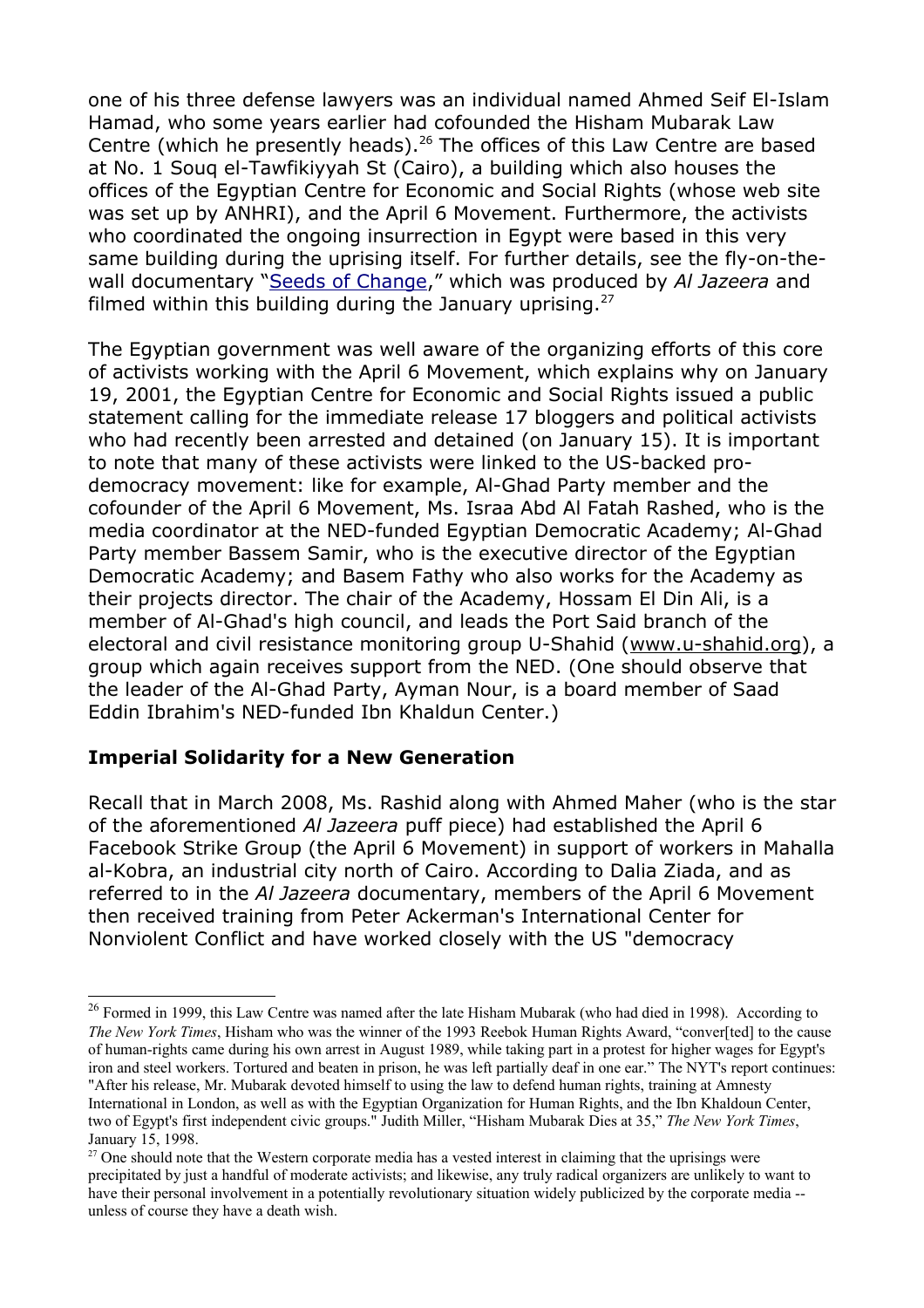promoting" community.[28](#page-12-0) Ironically, none of these "democratic" commitments are hidden from the public -- far from it, they are widely advertised -- and in a [speech](http://www.wmd.org/assemblies/sixth-assembly/remarks/presentation-esraa-rashid%20) Ms. Rashid gave at the sixth assembly of the NED-initiated World Movement for Democracy (which was held in April 2010 in Indonesia), she highlighted the key role that the display of "international solidarity" shown by the "democracy promoting" establishment had fulfilled in helping promote their cause, and thereby ensuring the prompt release of imprisoned activists.

The World Movement for Democracy has a steering committee that consists of "democracy" activists from all over the world, and Egypt's representative on their committee is Hisham Kassem. Widely considered to be one of Egypt's "most prominent publishers and democracy activists" in liberal circles anyway, Kassem is the former vice president of the Al Ghad Party, and has previously served as chairman of the Egyptian Organization for Human Rights -- a group that has received almost continuous annual support from the NED between 1994 and 2005. By making the foregoing connections, I am not in any way implying that the work of pro-democracy activists who collude with "democracy promoting" elites is necessarily counterrevolutionary. The point is that while funding does not necessarily determine future action, it does help create a context from which future action is constructed.

More recently, in June 2010, Ms. Rashid received the *New Generation Democratic Activist Award* from the neoconservative "democracy" organization, Freedom House, while attending their conference entitled *Dialogue on Reform in the Arab World*. This meeting was part of Freedom House's "New Generation of Advocates" program, and was the "final in its series of high-level roundtable dialogues" organized "to envisage a new strategy for international engagement with civil society in the Middle East and North Africa." Ten activists from seven countries in the Middle East and North Africa participated in the final New Generation "dialogue" conference, with three activists coming from Egypt: these being Ms. Rashid, Majed Sorour (who is the executive director of the NED-funded One World Foundation for Development and Civil Society Care), and Anwar Esmat El Sadat (who is the founder of the Reform and Development Party in Egypt). The final individual, Anwar Esmat El Sadat, happens to be "an active member in the Egyptian Council for Foreign Affairs," where he works alongside leading members of the Egyptian Oligarchy (which are discussed in my article ["Egyptian People Power Versus the Oligarchy"](http://pulsemedia.org/2011/02/12/egyptian-people-power-versus-the-oligarchy/%20)). Such meetings, of course, provide a vital means by which the international "democracy promoting" community can seek to understand and influence the ebb and flow of grassroots (and elite) liberal democratic activism.

The person in charge of running this successful and interventionist "New Generation" program was Sherif Mansour, who is Freedom House's program officer for Middle East and North Africa, and is a former program manager for the Ibn Khaldoun Center (which is headed by American Islamic Congress board member, Saad Eddin Ibrahim). Here it is interesting to note that Sherif Mansour is "currently pursuing his Master degree in International Affairs at the Fletcher School of Tufts University," which, as one might recall, is where Dalia

<span id="page-12-0"></span><sup>28</sup> Roula Khalaf, "US Non-violence Centre Trained Egypt Activists," *Financial Times*, February 15, 2011.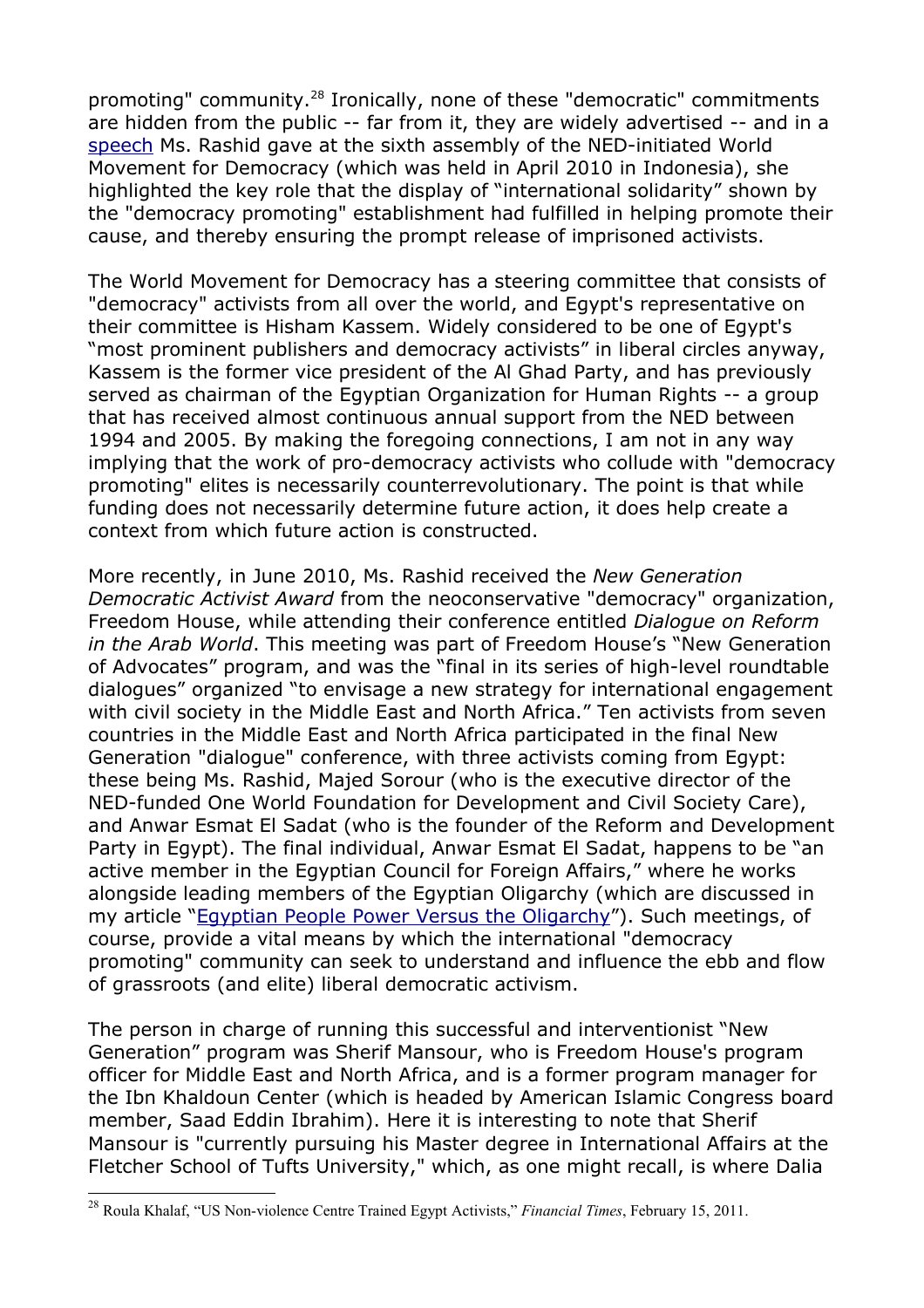Ziada is similarly "studying for MA Degree in International Relations."[29](#page-13-0) Mansour also worked as the coeditor, with Maria Stephan, of the recently published *Civilian Jihad: Nonviolent Struggle, Democratization, and Governance in the Middle East* (Palgrave Macmillan, 2009); a book that Stephan worked on while based at Peter Ackerman's "democracy promoting" International Center on Nonviolent Conflict.<sup>30</sup>

Contrary to the fact that many liberals in the United States remain uncritical of Freedom House's "democracy promoting" ventures, it should be emphasized that this is a deeply neoconservative organization. Recent people who have chaired their board of trustees include Bette Bao Lord (1993-2001), $31$  Kissinger McLarty Associates executive Bill Richardson (2001-03), the former head of the CIA (and signatory of the Project for a New American Century), James Woolsey (2003-05), Peter Ackerman (2005-09), and former US Deputy Secretary of Defense for the Reagan adminstration, William H. Taft IV (2009-present).

### **The Strategic Public Propaganda Project**

As a former trustee of Freedom House, the former US Undersecretary of State for Global Affairs (2001-09), Paula Dobriansky, exemplifies the type of people who enforce the mandates of US "democracy promoters" globally: thus she is the former vice chair of the National Endowment for Democracy, a member of the elite think tank the Trilateral Commission, and supporter of the Project for a New American Century. Obviously, one can understand why just last month Dobriansky played a central role in a new project launched (on January 28) by the Bipartisan Policy Center's (BPC) National Security Initiative, known as the Strategic Public Diplomacy Project, which is...

...designed to re-conceptualize America's public diplomacy and outreach to audiences around the world. Co-chaired by Ambassador James Glassman and Secretary Dan Glickman, the Strategic Public Diplomacy Project seeks to develop recommendations on ways to tightly integrate public diplomacy with foreign policy to advance US strategic interests in a new media age. The BPC believes US policymakers should treat public diplomacy as a vital part of our foreign policy toolbox, on par with traditional diplomacy and

<span id="page-13-1"></span><span id="page-13-0"></span><sup>&</sup>lt;sup>29</sup> In addition, Sherif Mansour is the vice president of the International Quranic Center, a group that is headed by the aforementioned cofounder of the Center for Islamic Pluralism and former NED visiting fellow, Ahmed Subhy Mansour. <sup>30</sup> "While at Fletcher, Stephan wrote a PhD dissertation entitled, 'Nonviolent Insurgency: The Role of Civilian-Based Resistance in the East Timorese, Palestinian and Kosovo Albanian Self-Determination Movements.' Her dissertation advisors were Richard Shultz, Eileen Babbitt and Peter Ackerman."

It is interesting to note that while Mansour was credited with being a coeditor of this book when it was submitted to its publisher under the former title *Civilian Resistance in the Middle East,* he was dropped from this position when the book was actually published as *Civilian Jihad* in 2009. With no irony intended, Stephen Zunes coauthored a chapter in this book with Saad Eddin Ibrahim titled "External Actors and Nonviolent Struggles in the Middle East"; Zunes is the chair of the academic advisory board of the International Center for Nonviolent Conflict. For a detailed criticism of Zunes' dangerous but servicable misrepresentation of the history of nonviolence, see Michael Barker, "[Blinded by People-Power: Stephen Zunes on the Ousting of Dictators](http://www.swans.com/library/art17/barker74.html)," *Swans Commentary*, March 14, 2011.

<span id="page-13-2"></span><sup>&</sup>lt;sup>31</sup> Bette Bao Lord's husband Winston Lord is the former chair of the National Endowment for Democracy, and former president of the Council on Foreign Relations (1977-85).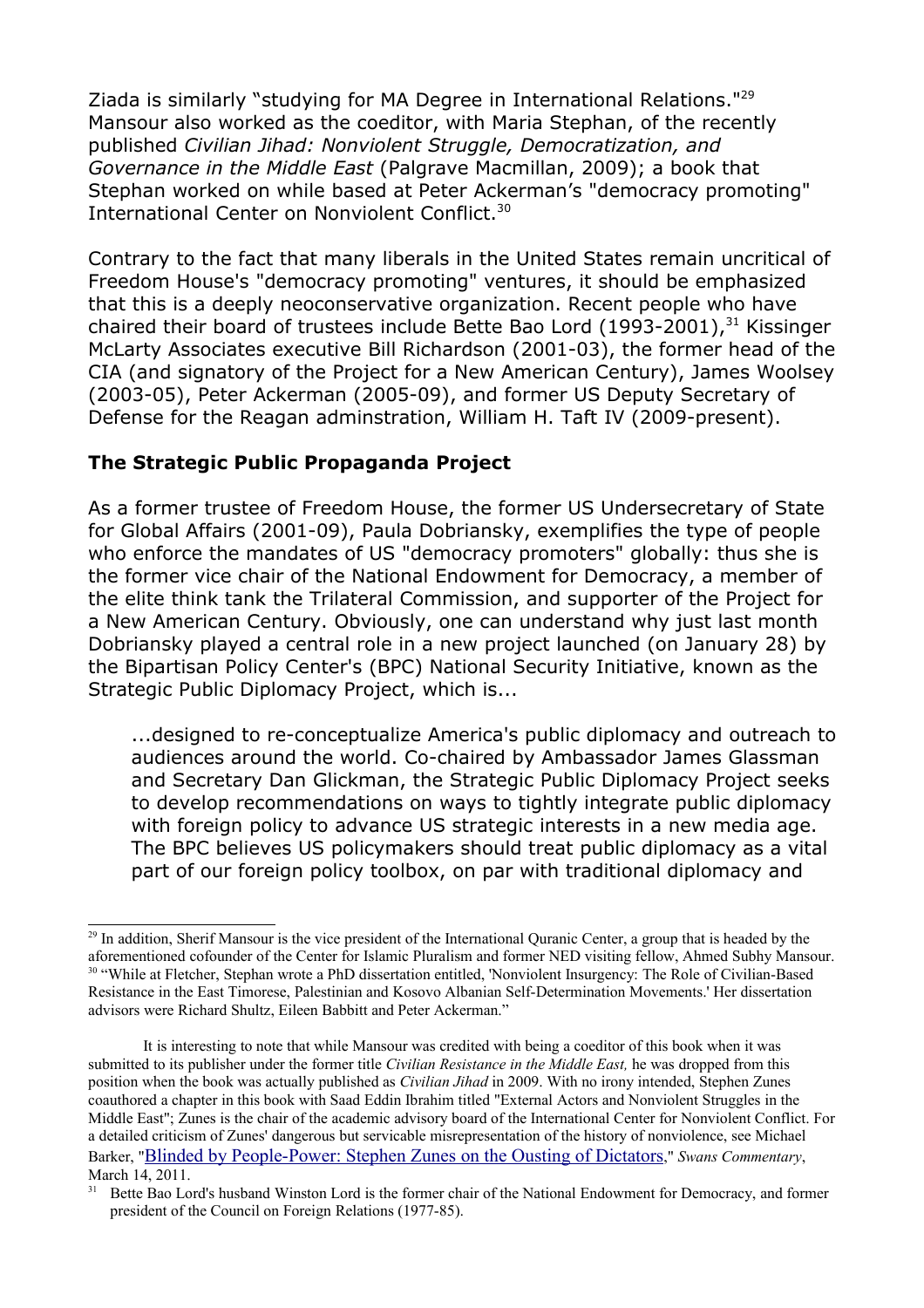### military power.<sup>[32](#page-14-0)</sup>

Serving alongside Paula Dobriansky on the project's steering committee is none other than American Islamic Congress executive director, Zainab Al-Suwaij -- which is not surprising given that the project's web site suggests that they "will look at how the US Government should conduct public diplomacy around the globe, specifically toward countries with Muslim majorities..." Other members of the steering committee include Peter Berkowitz and Michael Doran, a duo who are illustrative of the new breed of neoconservatives committed to regime change through "democracy promotion." And the Strategic Public *Propaganda* Project would have certainly been amiss without the helping hand of a Zionist, so Robert Satloff the executive director of the Washington Institute for Near East Policy (a think tank closely aligned with the American Israel Public Affairs Committee) was duly recruited to help oversee their operations.

Two further individuals with impeccable media connections who sit on the steering committee of the Strategic Public Diplomacy Project include Preston Padden, who is the former president of the ABC Television Network, and Aaron Lobel, who is the president of America Abroad Media -- a propaganda group whose advisory board includes the likes of Peter Ackerman, James Woolsey, and Lester Crown. This just leaves two previously unmentioned steering committee members of this sophisticated propaganda project. The first is Joseph Nye, who is the author of *Soft Power: The Means to Success in World Politics* (PublicAffairs, 2004), and is himself a key member of the power elite, serving on the board of directors of both the Council on Foreign Relations and the Trilateral Commission. The second is Jared Cohen, a former staffer at the US Department of State, who is now the director of Google's newly created Google Ideas "think/do tank." Cohen is particularly interesting because he is the cofounder of Alliance for Youth Movements, a non-profit whose web site says they are "dedicated to helping grassroots activists to build their capacity and make a greater impact on the world." Thus given the relevance of this group's activities to this article, the following section will introduce some of the people associated with this Youth Movement project.

### **Neoliberal Youth Movements Inc.**

Formed in 2008, the main activity undertaken by Jared Cohen's Alliance for Youth Movements is to organize an annual summit, which invites activists from all over the world, to share ideas with leading "democracy promoting" members of the US national security state. These summits have been running since the group's formation in 2008, and so far their three conferences boast of having invited "88 delegates representing 25 countries" to mingle with the power elite. To illustrate the dubious calibre of the activists who were invited to share ideas with people like Sherif Mansour at the 2008 summit, we might highlight the presence of two particularly anti-democratic individuals, these being the US representative of Sumate (Rosa Rodriguez), which is the

<span id="page-14-0"></span><sup>&</sup>lt;sup>32</sup> Annon, "Bipartisan Policy Center Launches Strategic Public Diplomacy Project Led by Former Ambassador James Glassman and Secretary Dan Glickman," *Targeted News Service*, January 28, 2011.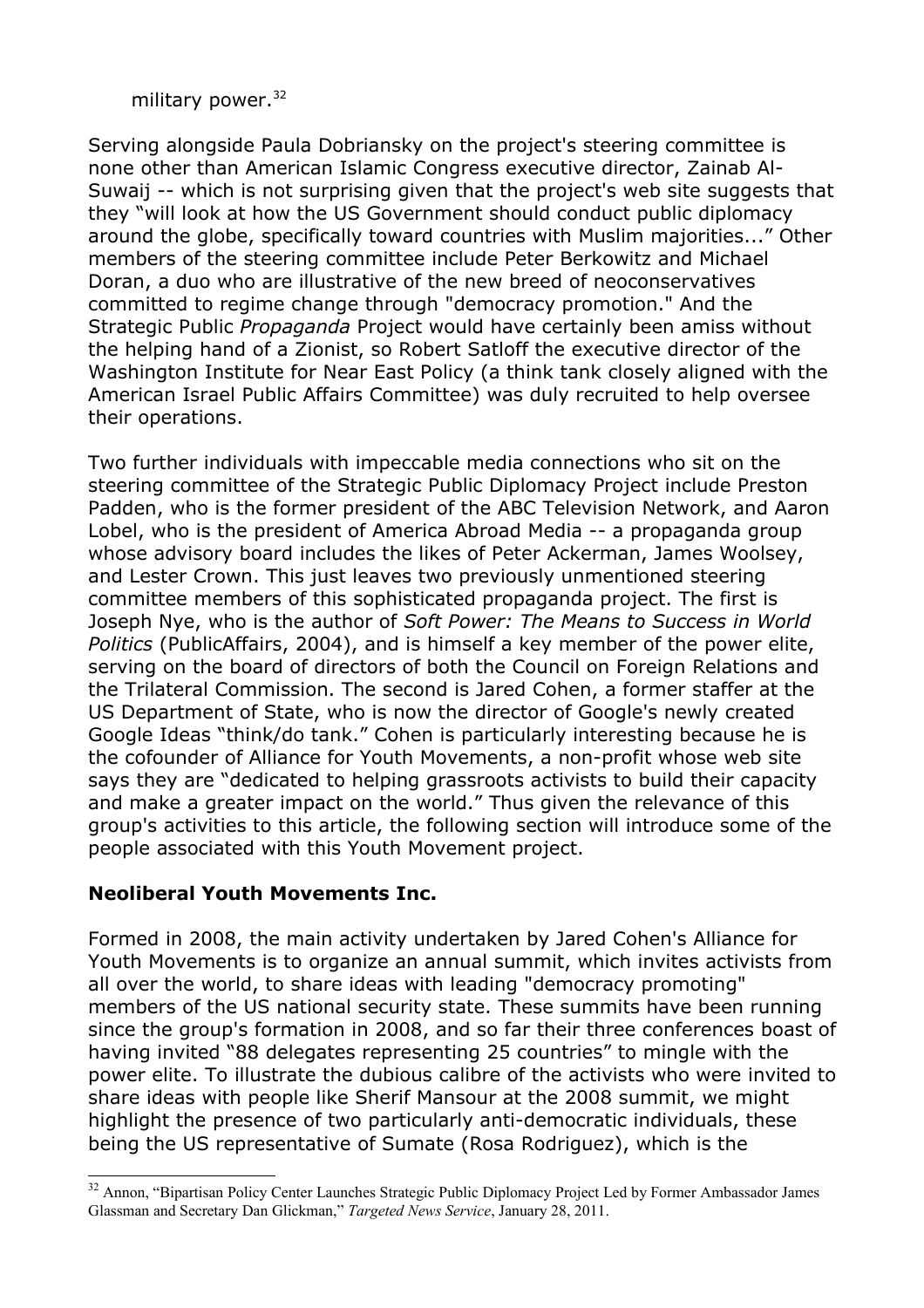notorious NED-funded Venezuelan organization that has played a key role in agitating for the removal of President Chávez; and the other being British citizen, Maajid Nawaz, who is the director of a "counter-extremism think tank" known as the Quilliam Foundation, which aims to promote the voices of "moderate Muslims," and just so happens to "exhibit a remarkably benign, and at times fawning, attitude towards Zionism."[33](#page-15-0)

Since the first summit was held in 2008 only two Egyptian-related activists have attended the Alliance for Youth Movements' annual event: Mideast Youth's founder Esra'a Al Shafei and Soliya's outreach officer Karim El Mantawi (who was born in Egypt) -- both of whom attended the 2010 conference in London.

As Mideast Youth has already been discussed in this article, it is worth briefly introducing Soliya, which is a nongovernmental organization that was founded by the former director of communications for America Abroad Media, Lucas Welch. As they note:

Soliya works to promote mutual respect and understanding between young people from Muslim and Western societies. Since 2003 we have successfully implemented our pioneering program, called the Connect Program, in over 70 universities around the world, reaching over 2600 students. The Connect Program directly connects university students in the Middle East, North Africa, South-Asia, Europe and the United States via groundbreaking online collaboration and communication technology.

Shamil Idriss is the current CEO of Soliya, and prior to taking up this post he had served as the senior adviser for Islamic-Western relations programs at the NED-funded "conflict resolution" organization, Search for Common Ground; $34$ On top of this, he is a member of the leadership group of the US-Muslim Engagement Project, where he works alongside "democratic" savories like the former executive director of the American Israel Public Affairs Committee (Thomas Dine). Another Soliya board member who is represented as a leader of the US-Muslim Engagement Project is Dalia Mogahed, who is a trustee of Freedom House, and coauthor, with John Esposito,[35](#page-15-2) of the book *Who Speaks for Islam?: What a Billion Muslims Really Think* (Gallup Press, 2008). Finally, two Soliya board members bringing a specific focus to Egyptian matters are Dina Sherif and Robert Pelletreau. Based at the American University in Cairo. Sherif works closely with Barbara Ibrahim (who is the wife of Saad Eddin Ibrahim) on issues pertaining to philanthropy, and together they coedited the

<span id="page-15-0"></span><sup>&</sup>lt;sup>33</sup> Maajid Nawaz has formerly spend fours years in the Egyptian prison system (2002-06), and in 2004, Amnesty International adopted him as one of their 'prisoners of conscience.' For a criticism of the Quilliam Foundation, see Muhammad Idrees Ahmad, "[Uncle Tom Galore](http://fanonite.org/2008/04/26/uncle-tom-galore/)," *The Fanonite*, April 28, 2008.

<span id="page-15-1"></span> $34$  Liza Chambers, who is the chief program officer of Soliya, is a term member at the Council on Foreign Relations and prior to setting up Soliya had worked as the program manager for the "democracy promoting" Conflict Management Group: for criticisms of the counter-revolutionary pacifying work undertaken by this group, see Michael Barker, "[Of Conflict and Misdirection](http://www.swans.com/library/art16/barker63.html%20)," *Swans Commentary*, August 23, 2010.

<span id="page-15-2"></span><sup>&</sup>lt;sup>35</sup> John Esposito is a former board member of the aforementioned Center for the Study of Islam and Democracy, serve on the advisory council of a corporate front group called the American Iranian Council, and amongst his many other affiliations is a member of the board of governors of the right-wing Middle East Institute.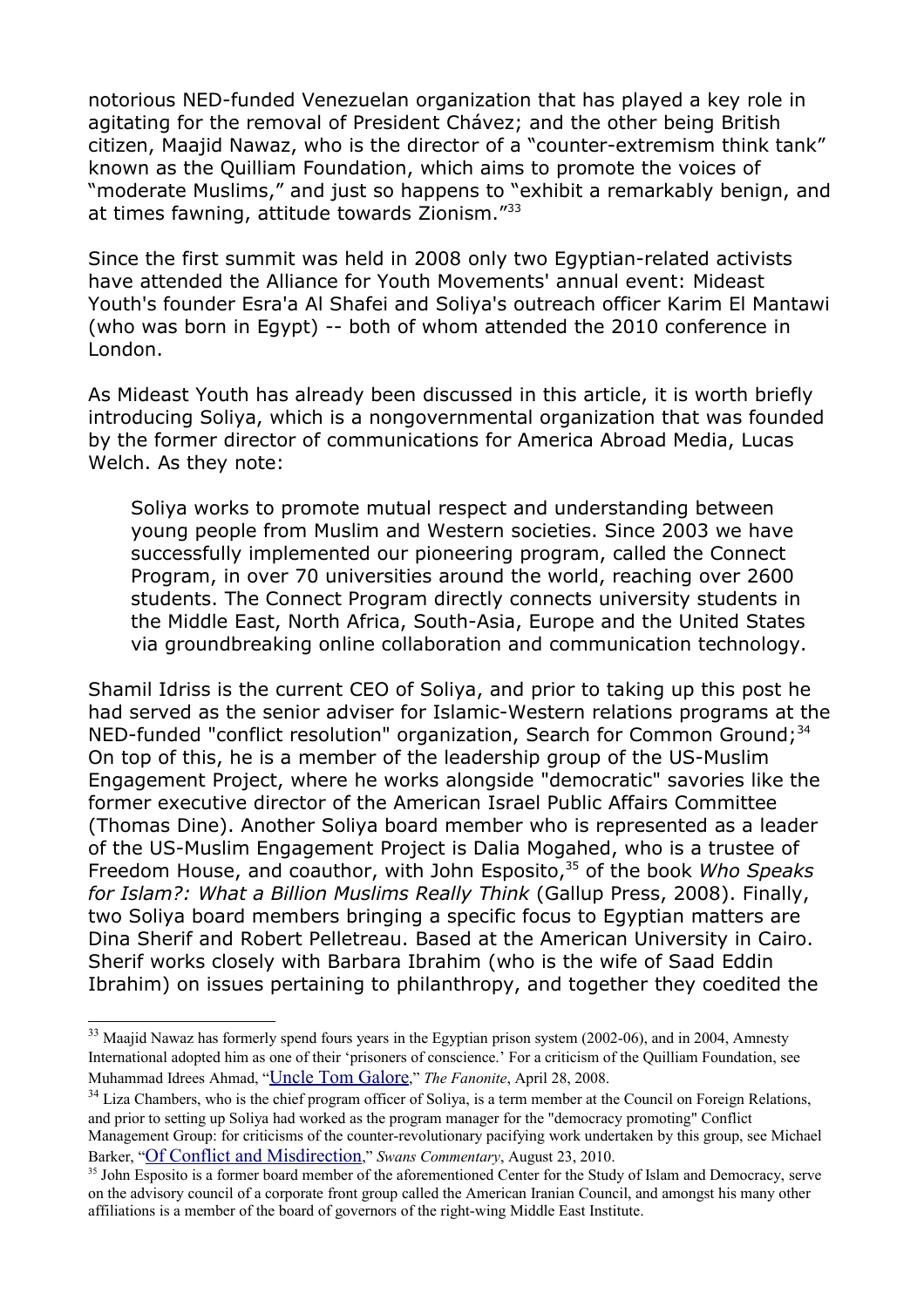book *From Charity to Social Change: Trends in Arab Philanthropy* (American University in Cairo Press, 2008). Pelletreau, on the other hand, is the former US Ambassador to both Egypt and to the Republic of Tunisia; and he complements his work for Soliya by serving as an advisor for Egypt's International Economic Forum, where he works with Frank Wisner (who is the former US Ambassador to both Egypt and the Philippines, and whose father was a high-ranking member of the CIA).

## **A Preliminary Conclusion**

This article has made no effort to document all the Egyptian groups and individuals whose activism is supported by the Western "democracy promoting" community. However, by scrutinizing the Egyptian-focused activities of the US "democracy promoting" community, this article has demonstrated that US foreign policy elites are attempting to constrain the revolutionary (or even democratic) potential of the current insurrection in Egypt. Such US-based meddlers have spent years providing selective aid to activists in Egypt, which, to the detriment of progressive activism, has meant the Western "democracy promoting" community have been able to effect political developments during the present uprising in Egypt. By maintaining such intimate connections to all manner of local activist leaders, US elites certainly recognized that the potential for an insurrection was high, and so, as this article has shown, they ensured that they were well placed in the case that one was actualized. This enabled the better informed parts of the foreign policy making elite to take decisive actions that, they hoped (and continue to hope), will serve to minimize the likelihood of truly radical institutional change occurring on their watch. One can only imagine such elites cynically repeating Trotsky's famous Marxist saying: "We had over our opponents an infinite advantage. We understood them much better than they understand us."

In the short-term, popular anger has been pacified, and the growing people power movement largely defused by ousting Mubarak; but in the long-term, the "democracy promoters" will most certainly aim to install a vaguely pluralistic US-managed "democracy," ideally working in servitude to a powerful military apparatus supplicant to international imperial interests. But whatever happens, every effort will be made to ensure that Egyptians should not be allowed to democratically elect their own chosen representatives without the generous aid of the imperial "democracy promoting" community.

To be sure, US foreign policy elites did not and cannot *control* popular uprisings in Egypt, or anywhere else for that matter, but they most certainly *can* and *are* succeeding in controlling the movements portrayal in the mass media.[36](#page-16-0) This is an important difference, as the ongoing media offensive will severely limit the insurrection's potential to evolve into a genuine revolution, and such misreporting will certainly inhibit its ability to inspire revolutionary movements for social change in the West. Unfortunately, the propaganda war on the potentially revolutionary Egyptian uprising continues apace, and few

<span id="page-16-0"></span><sup>&</sup>lt;sup>36</sup> For useful discussion of the misrepresentation of US-backed activists, see Stephen Gowans, ["Is Gene Sharp](http://gowans.wordpress.com/2011/02/16/is-gene-sharp-superman/) [Superman?,](http://gowans.wordpress.com/2011/02/16/is-gene-sharp-superman/)" *What's Left*, February 16, 2011.